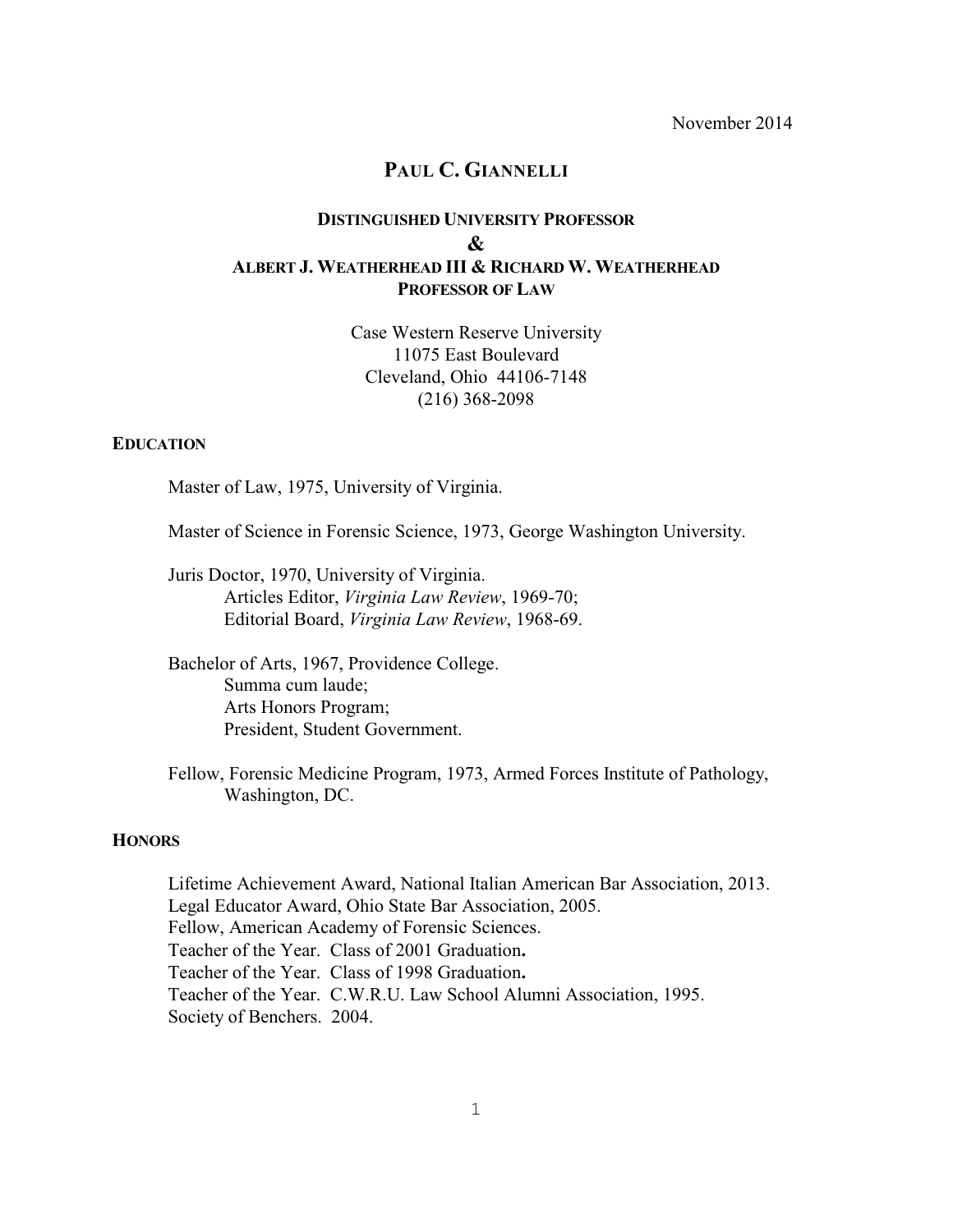## **BAR AFFILIATIONS**

United States Supreme Court, 1973. Supreme Court of Ohio, 1987. Virginia Supreme Court of Appeals, 1970. United States Court of Appeals for the Armed Forces, 1970.

#### **PROFESSIONAL ACTIVITIES**

Commissioner, National Commission on Forensic Science, Department of Justice (2014 present).

Co-chair, American Bar Association, Ad Hoc Innocence Committee to Ensure the Integrity of the Criminal Process (2002-06).

- Reporter, American Bar Association, Criminal Justice Standards on Biological Evidence (DNA)  $(2002-07)$ .
- Reporter, Study Committee on DNA Evidence, National Conference of Commissioners on Uniform State Laws (2007).
- ABA Adviser, Drafting Committee on Electronic Recordation of Custodial Confessions, National Conference of Commissioners on Uniform State Laws (2008-10).
- Member, National Academy of Sciences, Bullet Lead Elemental Composition Comparison Committee (2004) (funded by F.B.I.).

Editorial Board, ABA Section of Criminal Justice, *Criminal Justice* (1999 - present).

- Advisory Council, National Clearinghouse for Science, Technology and Law (National Institute of Justice project) (2004-10).
- Member, National Academy of Sciences Planning Group on DNA project (June 1993).
- Reviewer, National Research Council, National Academy of Sciences, *The Evaluation of Forensic DNA Evidence* (1996).
- Reviewer, National Research Council, National Academy of Sciences, *The Polygraph and Lie Detection* (2002)
- Reviewer, National Research Council, *National Academy of Sciences, Strengthening Forensic Science in the United States: A Path Forward* (2009)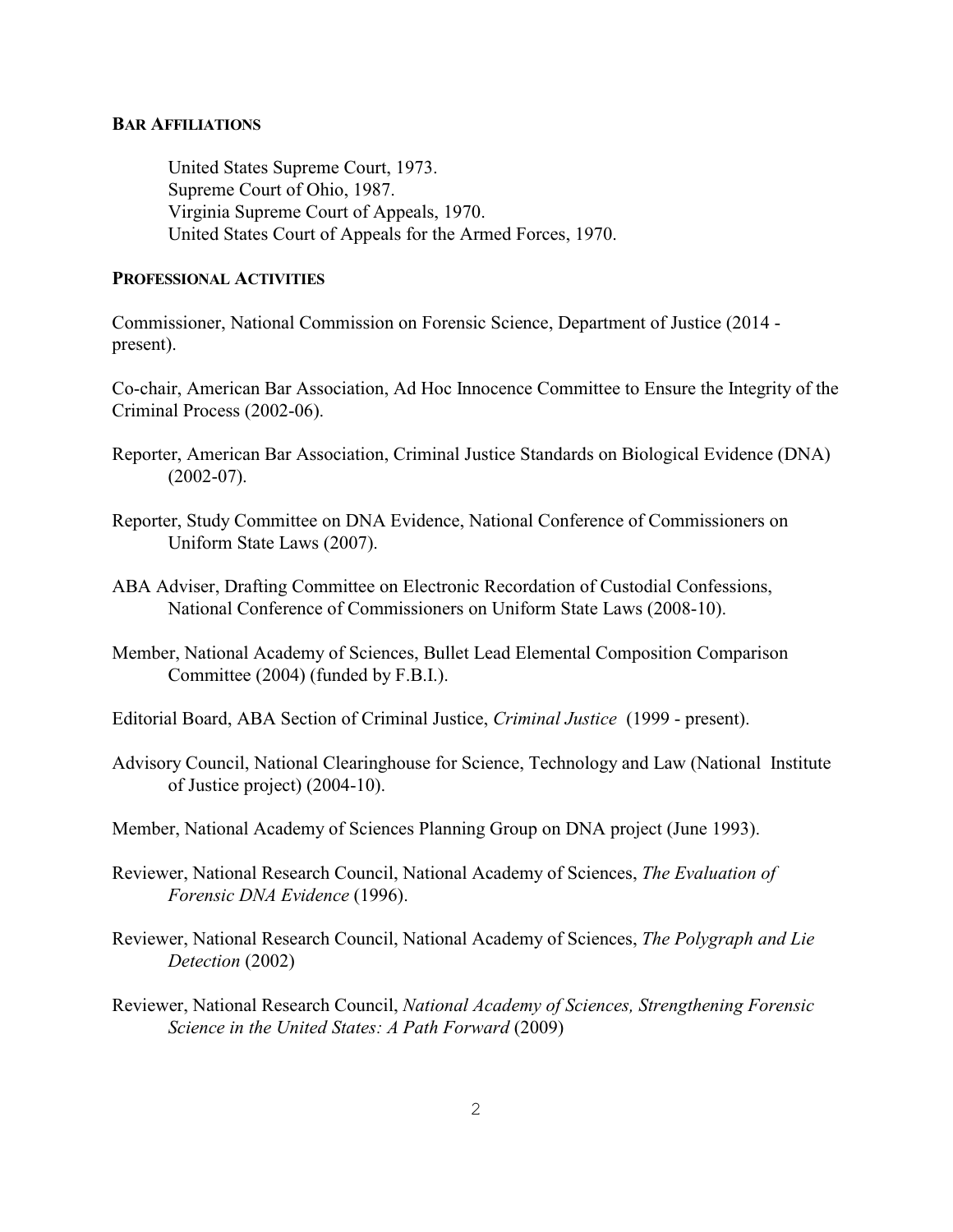Consultant for plaintiff, *Daubert v. Merrell Dow Pharmaceuticals, Inc*., 509 U.S. 579 (1993).

Consultant, Federal Judicial Center, *Reference Manual on Scientific Evidence* (1994 & 2d ed.).

Author, "Forensic Science" column, *Criminal Law Bulletin* (1991 - 2012).

Author, "Scientific Evidence" column, *Criminal Justice* (2001 - present).

Chairperson, Evidence Section, Association of American Law Schools (1984-85); Executive Committee, Evidence Section (1982-85).

Counsel for Rules of Evidence, Ohio Supreme Court Rules Advisory Committee (1990 - 2000).

Ohio Supreme Court Rules Advisory Committee (1985-88).

Special Counsel, Joint Select Evidence Committee, Ohio General Assembly (1978-79).

Author, *Public Defender Reporter* (1978 - 2000). Quarterly publication of the Cuyahoga County Public Defender Office.

#### **PROFESSIONAL EXPERIENCE**

Distinguished University Professor, Case Western Reserve University, 2011.

Weatherhead Professor, C.W.R.U. School of Law, 1987; Professor, 1979; Associate Professor, 1977; Assistant Professor, 1975.

*Subjects*: Evidence, Scientific Evidence, Wrongful Convictions Seminar, Advanced Evidence Seminar, Criminal Procedure, Criminal Process, Criminal Law, Capital Punishment Seminar, Juvenile Law, Corrections & Prisoners' Rights Seminar, and Trial Practice.

- Assistant Professor, Criminal Law Division, The Judge Advocate General's School, Charlottesville, VA, 1973-75; Army Commendation Medal (1975); Reserve Service 1975-87; Meritorious Service Medal (1987).
- Fellow, Forensic Medicine Program, Armed Forces Institute of Pathology, & George Washington University Forensic Science Program, 1972-73.
- Prosecutor, General Courts-Martial Jurisdiction, & Chief, Foreign Criminal Jurisdiction, U.S. Army Support, Thailand, 1971-72; Army Commendation Medal (1972).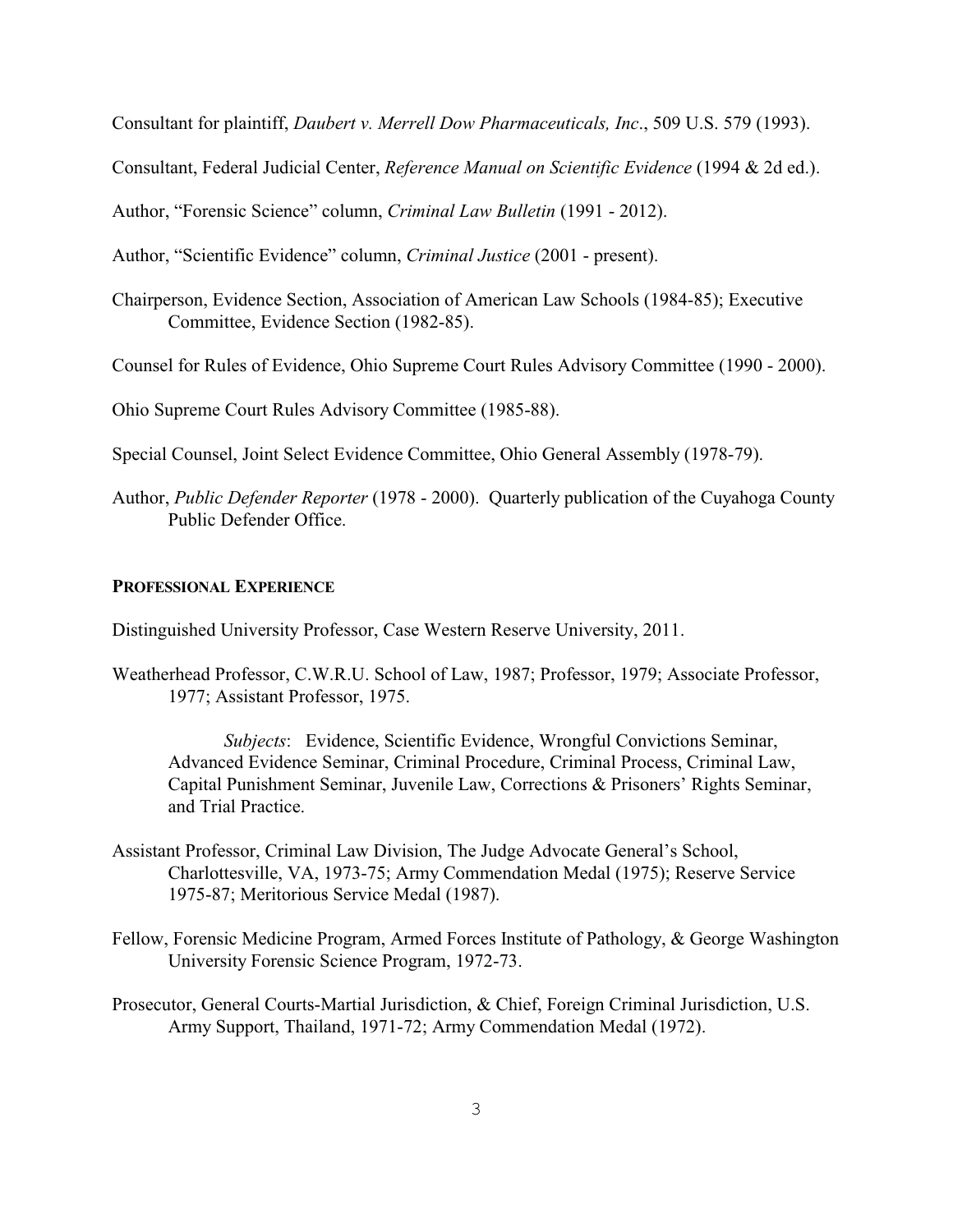- Defense Counsel, General Courts-Martial Jurisdiction, Fort Devens, MA, 1970-71; Army Commendation Medal (1971).
- Prosecutor, Special Courts-Martial Jurisdiction, 82nd Airborne Division, Fort Bragg, NC, 1968- 70 (summers).

#### **MEMBERSHIP AFFILIATIONS**

American Bar Association (Sections on Criminal Justice, Litigation, Science & Technology Law, Legal Education & Admissions to Bar). Ohio State Bar Association. Fellow, American Academy of Forensic Sciences.

# **PUBLICATIONS**

# **BOOKS**

UNDERSTANDING EVIDENCE (Lexis Co. 4th ed. 2013).

- UNDERSTANDING EVIDENCE: FEDERAL AND CALIFORNIA RULES (2014).
- EVIDENCE: CASES AND MATERIALS (West Co. 8th ed. 2013) (with Broun & Mosteller).
- PROBLEMS IN EVIDENCE (West Co. 5th ed. 2011) (with Broun & Mosteller).
- SCIENTIFIC EVIDENCE (Lexis Co. 5th ed. 2012) (with Imwinkelried, Roth & Moriarty) (2 volumes & annual supplement).
- COURTROOM CRIMINAL EVIDENCE (Lexis Co. 5th ed. 2011) (with Imwinkelried, Gilligan & Lederer) (2 volumes & annual supplement).
- BALDWIN'S OHIO PRACTICE, CRIMINAL LAW (West Co. 3d. ed. 2009) (with Katz, Blair, Lipton & Crocker) (4 volumes & annual supplement).

OHIO CRIMINAL LAWS AND RULES (West Co. 2014 edition) (with Katz).

- OHIO JUVENILE LAW (West Co. 2014 edition) (with Salvador).
- BALDWIN'S OHIO PRACTICE, EVIDENCE (West Co. 3d ed. 2010) (2 volumes & annual supplement).

OHIO EVIDENCE HANDBOOK (West Co. 2014 edition).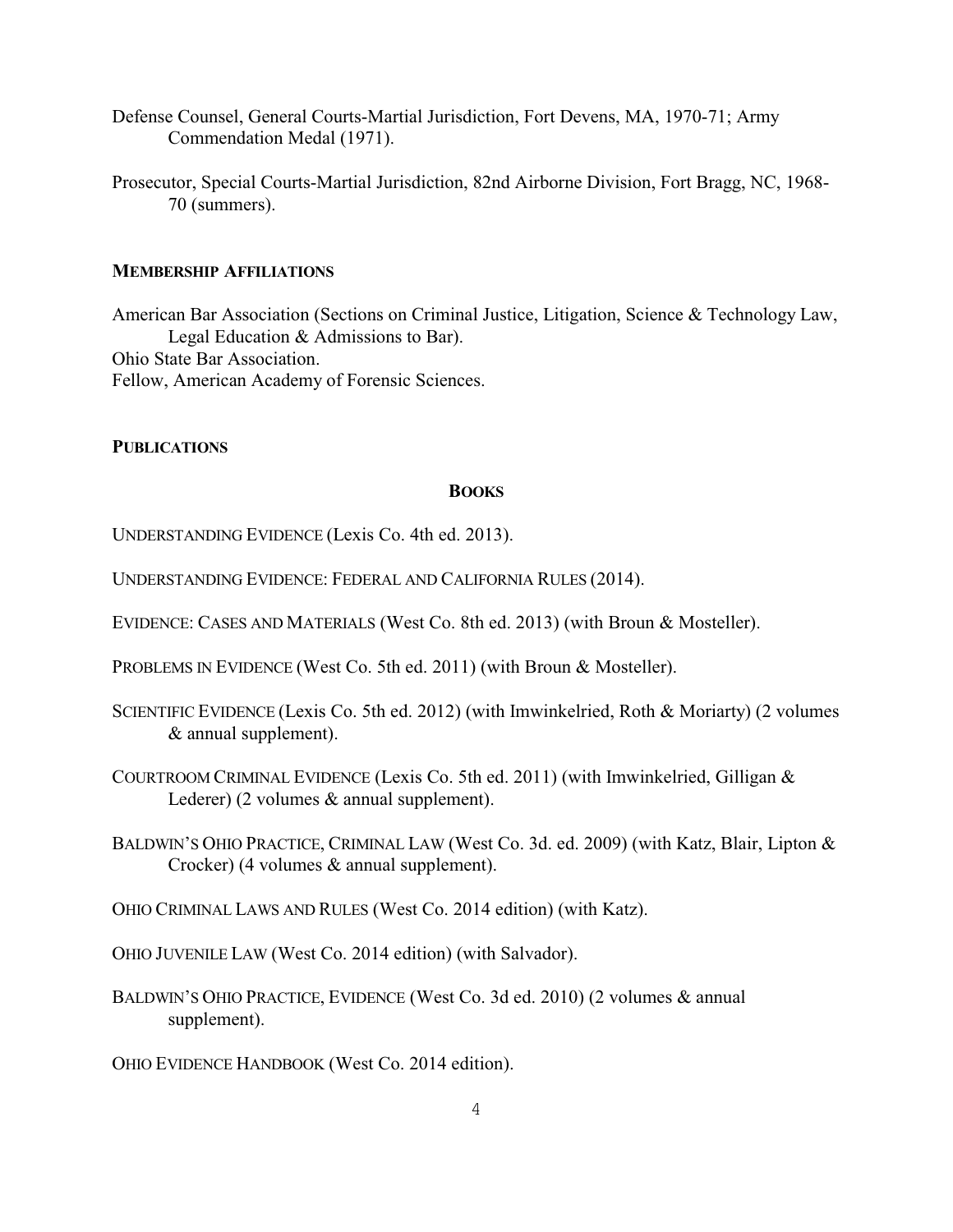OHIO TRIAL OBJECTIONS (West Co. 2009-10 edition).

QUESTIONS & ANSWERS: EVIDENCE (3d ed. 2013) (with Leonard).

REPORT OF THE ABA CRIMINAL JUSTICE SECTION'S AD HOC INNOCENCE COMMITTEE TO ENSURE THE INTEGRITY OF THE CRIMINAL PROCESS, ACHIEVING JUSTICE: FREEING THE INNOCENT, CONVICTING THE GUILTY (Paul C. Giannelli & Myrna Raeder eds. 2006).

AMERICAN BAR ASSOCIATION CRIMINAL JUSTICE STANDARDS TASK FORCE ON DNA EVIDENCE (2007) (Reporter).

#### **LAW REVIEW ARTICLES**

- *The Admissibility of Novel Scientific Evidence: Frye v. United States, A Half-Century Later*, 80 COLUMBIA LAW REVIEW 1197 (1980), excerpted in An Evidence Anthology (1996).
- *Ake v. Oklahoma: The Right to Expert Assistance in Post-Daubert, Post-DNA World*, 89 CORNELL LAW REVIEW 1305 (2004).
- *Prison Searches and Seizures: "Locking" the Fourth Amendment Out of Correctional Facilities*, 62 VIRGINIA LAW REVIEW 1045 (1976) (with Gilligan).
- *Criminal Discovery, Scientific Evidence, and DNA*, 44 VANDERBILT LAW REVIEW 791 (1991), reprinted in 4 CRIMINAL PRACTICE LAW REVIEW 199 (1992).
- *Wrongful Convictions and Forensic Science: The Need to Regulate Crime Labs*, 86 NORTH CAROLINA LAW REVIEW 163 (2007).
- *Prosecutors, Ethics, and Expert Witnesses*, 76 FORDHAM LAW REVIEW 1493 (2007) (with McMunigal).
- *Daubert and Forensic Science: The Pitfalls of Law Enforcement Control of Scientific Research*, 2011 UNIVERSITY OF ILLINOIS LAW REVIEW 53.
- *Breast Implants Revisited: Beyond Science on Trial*, 1997 WISCONSIN LAW REVIEW 705 (with Dresser & Wagner).
- *Polygraph Evidence After Daubert*, 49 HASTINGS LAW JOURNAL 895 (1998).
- *The Abuse of Scientific Evidence in Criminal Cases: The Need for Independent Crime Laboratories*, 4 VIRGINIA JOURNAL OF SOCIAL POLICY & LAW 439 (Spring 1997).
- *"Junk Science": The Criminal Cases*, 84 JOURNAL OF CRIMINAL LAW & CRIMINOLOGY 105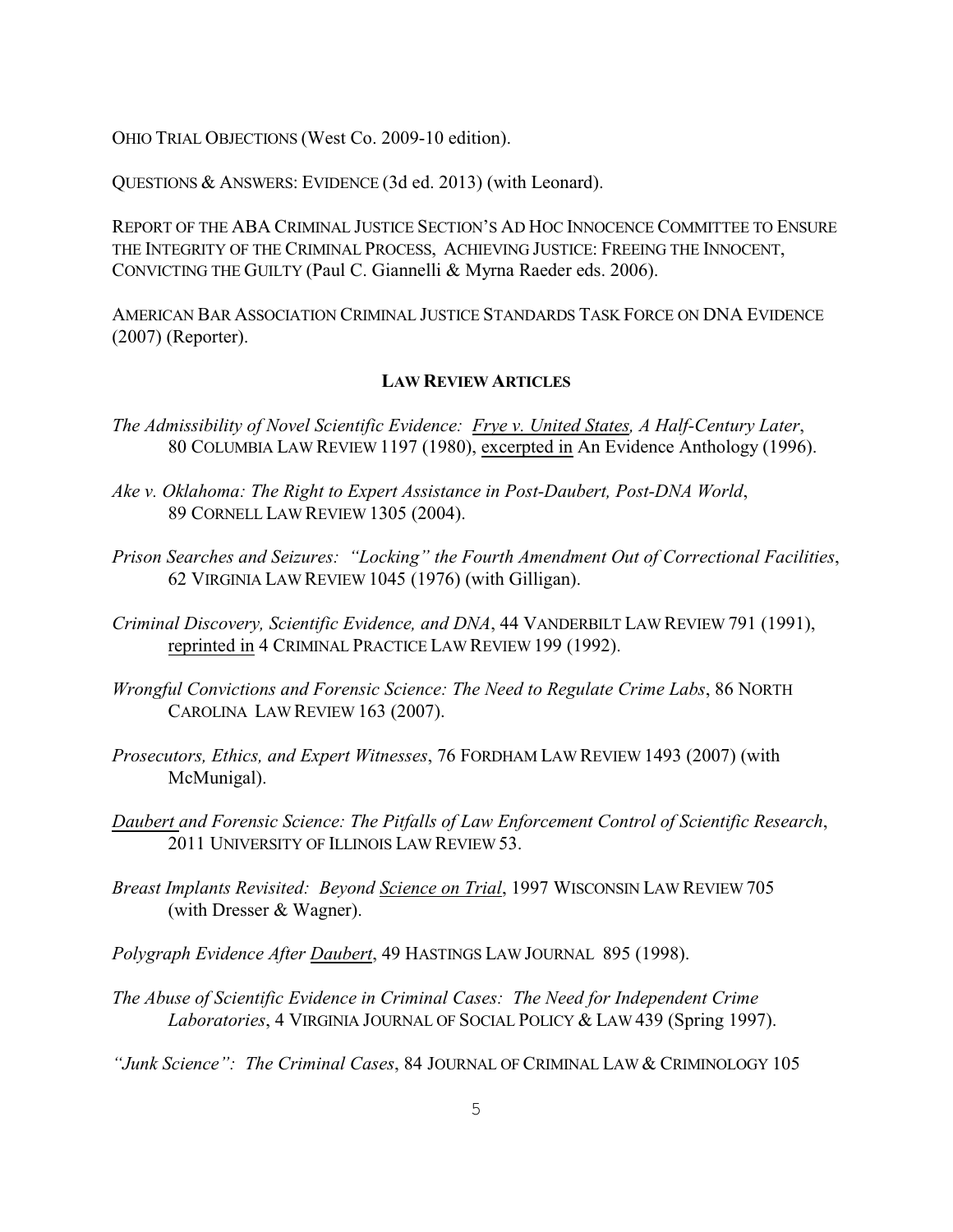(1993) (Northwestern University).

- *The Admissibility of Laboratory Reports in Criminal Trials: The Reliability of Scientific Proof*, 49 OHIO STATE LAW JOURNAL 671 (1988), excerpted in An Evidence Anthology (1996) & reprinted in 1 CRIMINAL PRACTICE LAW REVIEW 587 (1989).
- *Chain of Custody and the Handling of Real Evidence*, 20 AMERICAN CRIMINAL LAW REVIEW 527 (1983) (Georgetown University).
- *Forensic Science Reform*, 90 TEXAS LAW REVIEW See Also 29 (2011).
- *Junk Science and the Execution of an Innocent Man*, 7 NYU J. LAW & LIBERTY 221 (2013).

*Confrontation, Experts, And Rule 703*, 20 JOURNAL OF LAW & POLICY 443 (2012).

*Regulating DNA Laboratories: The New Gold Standard*, \_\_ N.Y.U Annual Survey of American Law  $(2014)$  (forthcoming).

- *Regulating Crime Laboratories: The Impact of DNA Evidence*, 14 JOURNAL OF LAW & POLICY 59 (2007) (solicited for science for judges program).
- *Daubert: Interpreting the Federal Rules of Evidence*, 15 CARDOZO LAW REVIEW 1999 (1994) (scientific evidence symposium).
- *The Supreme Court's "Criminal" Daubert Cases*, 33 SETON HALL LAW REVIEW 1071 (2003) (scientific evidence symposium).
- *The DNA Story: An Alternative View*, 88 JOURNAL OF CRIMINAL LAW & CRIMINOLOGY 380 (1997) (Northwestern University) (Harlan Levy, And the Blood Cried Out: A Prosecutor's Spellbinding Account of the Power of DNA (1996))(book review essay).
- *Scientific Evidence in Civil and Criminal Cases*, 33 ARIZONA STATE LAW JOURNAL 103 (2001) (scientific evidence symposium).
- *The Proposed Ohio Rules of Evidence: The General Assembly, Evidence, and Rulemaking*, 29 CASE WESTERN RESERVE LAW REVIEW 16 (1978).
- *Scientific Evidence: A Proposed Amendment to Federal Rule 702*, 26 JURIMETRICS JOURNAL 260 (Spring 1986), reprinted at 115 F.R.D. 102 (1987).
- *Ballistics Evidence: Firearms Identification*, 27 CRIMINAL LAW BULLETIN 195 (1991).
- *The New York Stock Exchange Minimum Commission Rate Structure: Antitrust on Wall Street*, 55 VIRGINIA LAW REVIEW 661 (1969) (student note).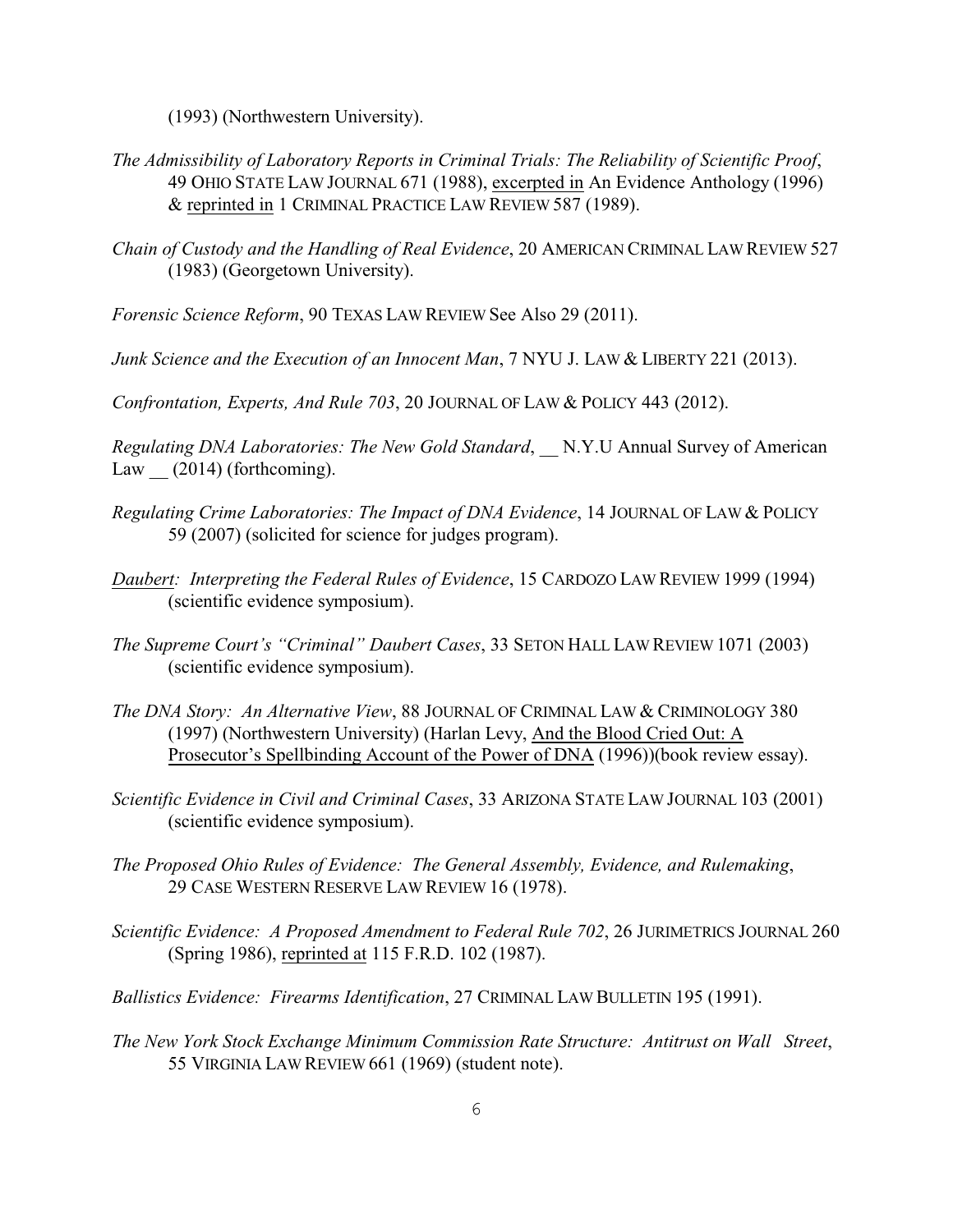#### **SCIENTIFIC JOURNALS**

- *Forensic Science*, 33 JOURNAL OF LAW, MEDICINE & ETHICS 535 (2005) (American Society of Law, Medicine & Ethics).
- *Crime Labs Need Improvement*, 20 ISSUES IN SCIENCE AND TECHNOLOGY 55 (Fall 2003) (National Academy of Science).
- *Defense Tactics in DNA Litigation*, 2 PROFILES IN DNA 10 (1999).
- *The Admissibility of Hypnotic Evidence in U.S. Courts*, 43 INTERNATIONAL JOURNAL OF CLINICAL AND EXPERIMENTAL HYPNOSIS 212 (1995).
- *DNA Evidence: Some Initial Impressions*, 3 NEW BIOLOGIST 309 (April 1991).
- *Evidentiary and Procedural Rules Governing Expert Testimony*, 34 JOURNAL FORENSIC SCIENCES 730 (1989).
- *Legal Aspects of Obtaining Evidence for Analysis by Forensic Techniques*, 19 JOURNAL FORENSIC SCIENCES 428 (1974).

#### **EDITORIALS**

*When the Evidence Is a Matter Of Life And Death*, New York Times, Week in Review Op-Ed, August 21, 1994, p. E15.

#### **REPORTS**

- NATIONAL RESEARCH COUNCIL, FORENSIC ANALYSIS: WEIGHING BULLET LEAD EVIDENCE (National Academy of Sciences 2004).
- AMERICAN BAR ASSOCIATION CRIMINAL JUSTICE STANDARDS TASK FORCE ON DNA EVIDENCE (2007) (Reporter).
- REPORT OF THE ABA CRIMINAL JUSTICE SECTION'S AD HOC INNOCENCE COMMITTEE TO ENSURE THE INTEGRITY OF THE CRIMINAL PROCESS, ACHIEVING JUSTICE: FREEING THE INNOCENT, CONVICTING THE GUILTY (Paul C. Giannelli & Myrna Raeder eds. 2006)
- Working Papers, No. 1: The Authority of the Supreme Court of Ohio to Prescribe Rules of Evidence (Nov. 1978). Prepared for the Joint Select Evidence Committee, Ohio General Assembly.
- Working Papers, No. 2: An Analysis of the Proposed Ohio Rules of Evidence (Nov. 1978). Prepared for the Joint Select Evidence Committee, Ohio General Assembly.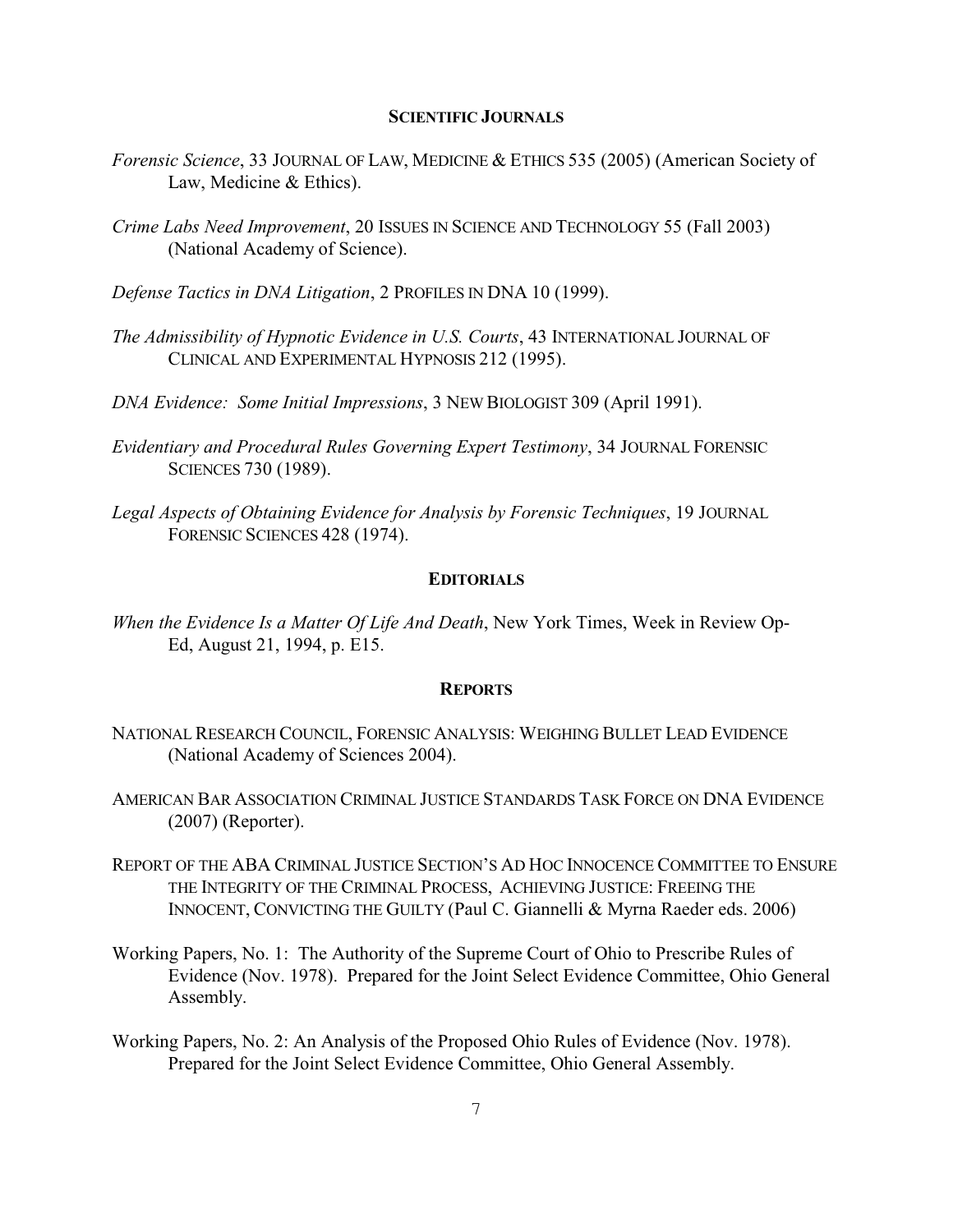Due Process Rights of Prisoners (April 1978). Prepared for the Ohio Department of Rehabilitation and Corrections.

# **CHAPTERS & ARTICLES IN BOOKS**

- *Forensic Identification Science*, in FEDERAL JUDICIAL CENTER & NATIONAL ACADEMY OF SCIENCES, REFERENCE MANUAL ON SCIENTIFIC EVIDENCE (3d ed. 2011).
- *DNA Profiling*, in "AND JUSTICE FOR ALL?" LESSONS LEARNED FROM THE DUKE UNIVERSITY LACROSSE PLAYERS' RAPE CASE 323 (Michael Seigel, ed. 2009).
- *The Daubert Trilogy and the Law of Expert Testimony*, in EVIDENCE STORIES (Lempert ed. 2006).
- *DNA Databanks*, in 1 ENCYCLOPEDIA OF ETHICAL, LEGAL & POLICY ISSUES IN BIOTECHNOLOGY 413 (T. Murray & M. Mehlman eds. 2000)(John Wiley & Sons, Inc.)(with Hoffman & Wagner).
- *Scientific Evidence*, in ENCYCLOPEDIA OF CRIME AND JUSTICE (2d ed. J. Dressler & D. Denno eds. 2001) (MacMillan Publishers)(with Imwinkelried).
- *Writ of Certiorari, Confession, Ex Post Facto, Larceny, & Mandamus*, WORLD BOOK ENCYCLOPEDIA (1990).
- *The Frye Test*, in PRACTISING LAW INSTITUTE, SCIENTIFIC AND EXPERT EVIDENCE IN CRIMINAL ADVOCACY (2d ed. 1981).

## **SYMPOSIA AND INVITED PAPERS**

- *Forensic Science: Why No Research?*, 38 FORDHAM URBAN LAW JOURNAL 503 (2011).
- *The NRC Report and Its Implications For Criminal Litigation,* 50 JURIMETRICS J. 53 (2009).
- *Independent Crime Laboratories: The Problem of Motivational and Cognitive Bias*, 2010 UTAH LAW REVIEW 247 (symposium).
- *Scientific Evidence in Criminal Prosecutions: A Retrospective*, 75 BROOKLYN LAW REVIEW 1137 (2010) (symposium in honor of Margaret Berger).
- *Forensic Science and the ABA Innocence Report*, 37 SOUTHWESTERN LAW REVIEW 993 (2008). (innocence symposium).
- *Forensic Science: Under the Microscope*, 34 OHIO NORTH. U. L. REV. 315 (2008) (dean's lecture).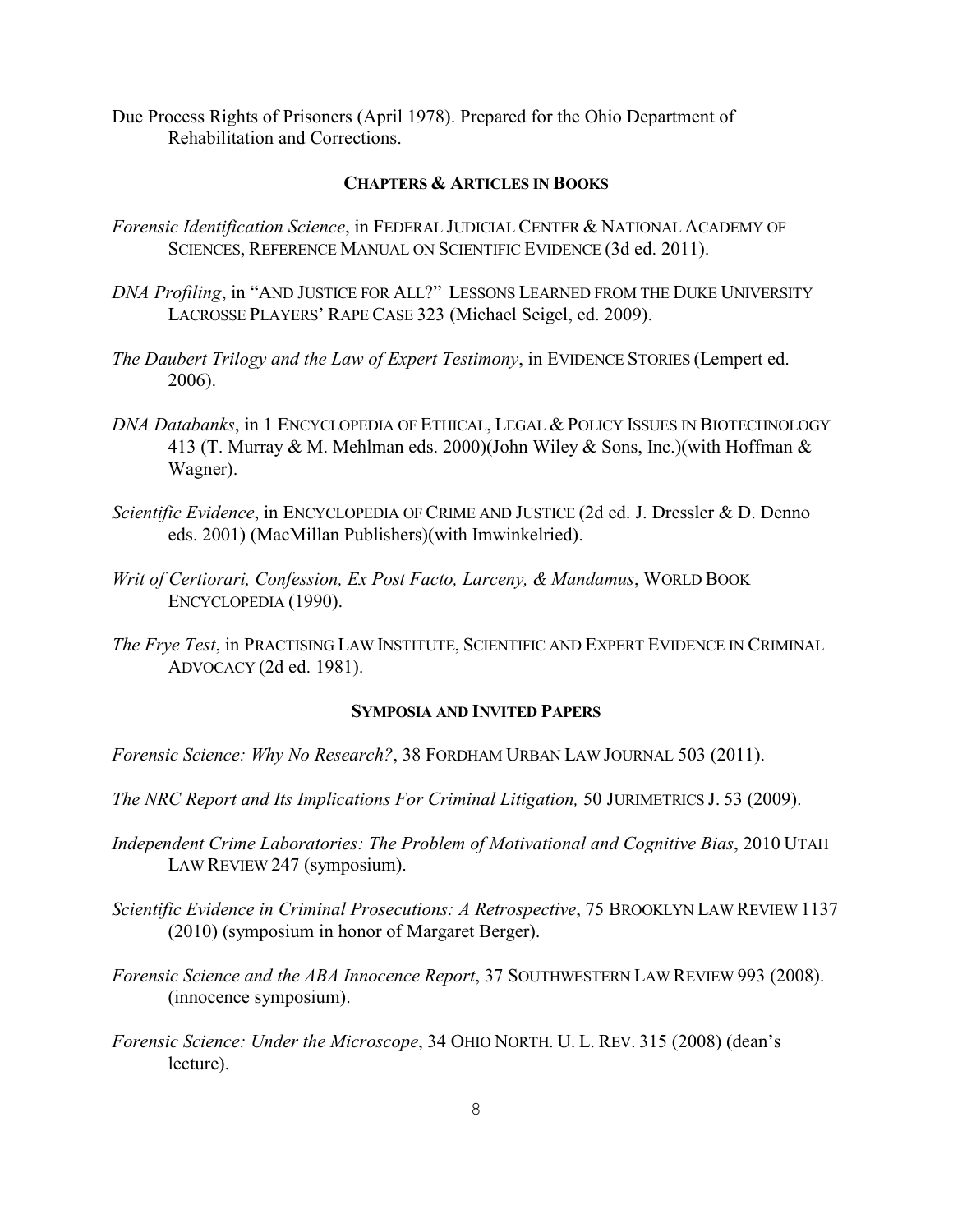- *Brady and Jailhouse Snitches*, 57 CASE WESTERN RESERVE LAW REVIEW 593 (2007) (symposium).
- *Admissibility of Scientific Evidence*, 28 OKLAHOMA CITY LAW REVIEW 1 (2003).
- *Scientific Evidence in the Sam Sheppard Case*, 49 CLEVELAND STATE UNIVERSITY LAW REVIEW 487 (2001) (Sam Sheppard case symposium).
- *Impact of Post-Conviction DNA Testing in Forensic Science*, 35 NEW ENGLAND LAW REVIEW 627 (2001)(DNA exoneration symposium).
- *Expert Testimony and the Confrontation Clause*, 21 CAPITAL UNIVERSITY LAW REVIEW 45 (1993) (Sullivan Lecture Symposium).
- *Scientific Evidence in Criminal Prosecutions*, 137 MILITARY LAW REVIEW 167 (1992) (21st Annual Hodson Lecture).
- *Observations on Discovery of Scientific Evidence*, in Symposium on Science and the Rules of Legal Procedure, 101 FEDERAL RULES DECISIONS 599, 622 (1984) (National Conference of Lawyers and Scientists, American Bar Association & American Association for Advancement of Science).
- *Frye v. United States*, in Symposium on Science and Rules of Evidence, 99 FEDERAL RULES DECISIONS 187, 189 (1983) (National Conference of Lawyers and Scientists, American Bar Association & American Association for Advancement of Science).

#### **BOOK REVIEWS**

52 JURIMETRICS JOURNAL 107 (Fall 2011) (Kaye, *The Double Helix and the Law of Evidence* (2010).

- 43 JURIMETRICS JOURNAL 243 (Winter 2003) (Redmayne *Expert Evidence and Criminal Justice* (Oxford University Press 2001).
- 15 ABA CRIMINAL JUSTICE 34 (Fall 2000) (Taslitz, *Rape and the Culture of the Courtroom* (1999).
- 15 ABA CRIMINAL JUSTICE 56 (Summer 2000) (Scheck, Neufeld & Dwyer, *Actual Innocence*  $(2000)$ ).
- 19 JOURNAL OF LEGAL MEDICINE 463 (1998) (Wecht, *Forensic Sciences* (1998)).
- 49 BROOKLYN LAW REVIEW 629 (1983) (Weinstein, Mansfield, Berger & Abrams, *Cases and Materials on Evidence*).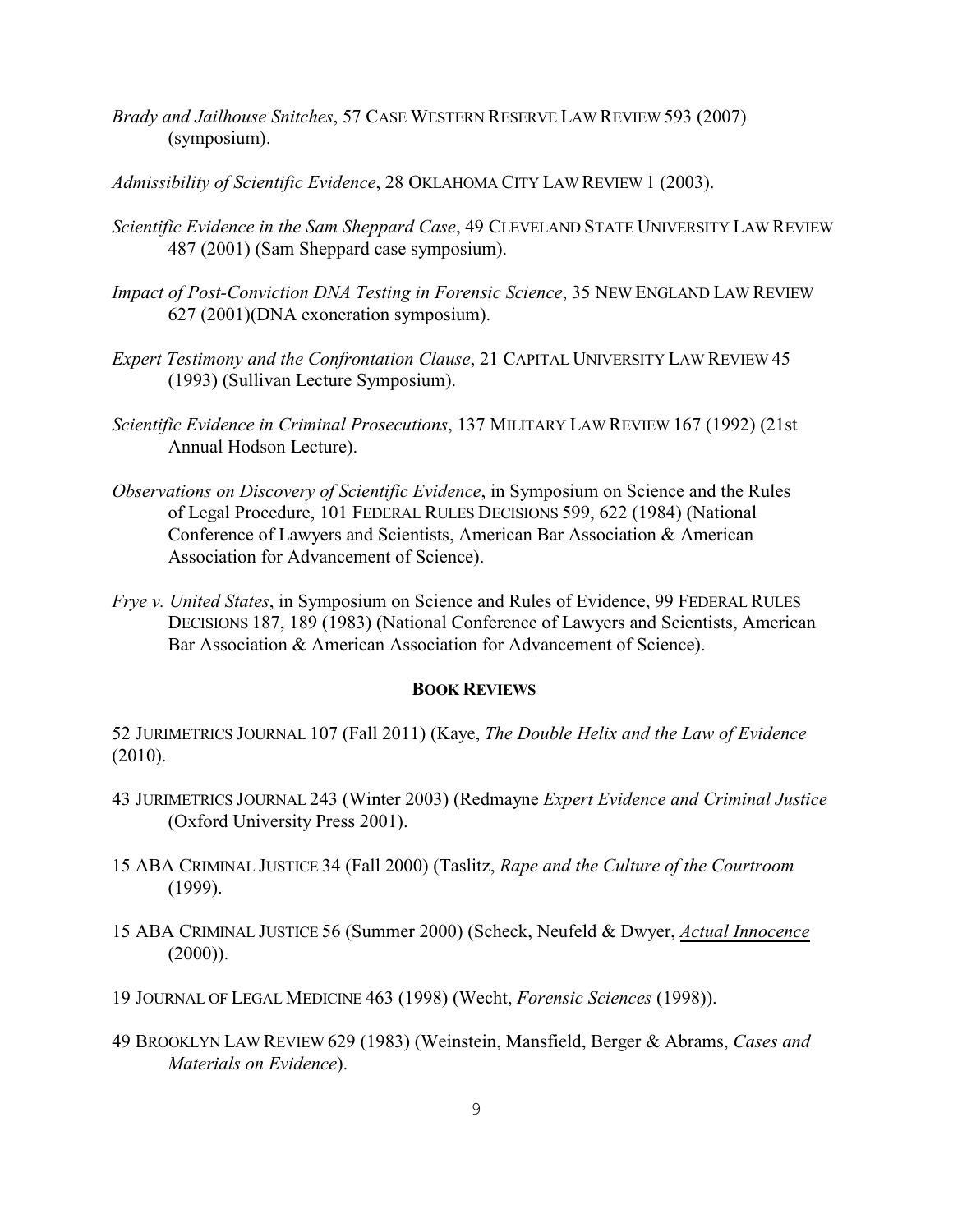#### **OTHER ARTICLES**

*The National Academy of Sciences Report: A Challenge to Forensic Science*, 24 Criminal Justice 4 (Winter 2010).

- *ABA Standards on DNA Evidence: Nontestimonial Identification Orders*, 24 Criminal Justice 24 (Spring 2009).
- *Convicting the Guilty, Acquitting hte Innocent: Recently Adopted ABA Policies*, 20 ABA Criminal Justice 14 (Winter 2006) (with Raeder and Taslitz).
- *Admissibility of Lab Reports: The Right of Confrontation Post-Crawford*, 19 ABA Criminal Justice 26 (Fall 2004).
- *The Right to Defense Experts*, 18 ABA Criminal Justice 15 (Summer 2003).
- *Scientific Evidence: The Fallout from the U.S. Supreme Court's Decision in Kumho Tires*, 14 ABA Criminal Justice 12 (Winter 2000)(with Imwinkelried).
- *Daubert and Forensic Science*, 1 Shepard's Expert and Scientific Evidence Quarterly 457 (1994).
- *Syndrome Evidence*, 14 Forum 13 (July-August 1988), reprinted in 12 Champion 8 (May 1988); 11 The Defender 3 (April 1989); 12 Criminal Defense Newsletter 1 (October 1988) (with Mitchell).
- *Depositions in Criminal Practice*, 11 Criminal Defense 12 (January- February 1984)(National College for Criminal Defense).

*Stipulations in Criminal Cases*, 10 Criminal Defense 4 (May-June 1983)(with Imwinkelried).

*Prison Searches After Bell v. Wolfish*, 7 Search and Seizure Law Report (1980).

*Jail and Prison Searches*, 4 Search and Seizure Law Report (1977).

## **ABA CRIMINAL JUSTICE: SCIENTIFIC EVIDENCE COLUMN**

*Closing Argument*, 29 Criminal Justice (Fall 2014) (forthcoming).

*FBI Review of Microscopic Hair*, 29 Criminal Justice 68 (Summer 2014).

*Nassau County Crime Lab Scandal*, 29 Criminal Justice 68 (Spring 2014).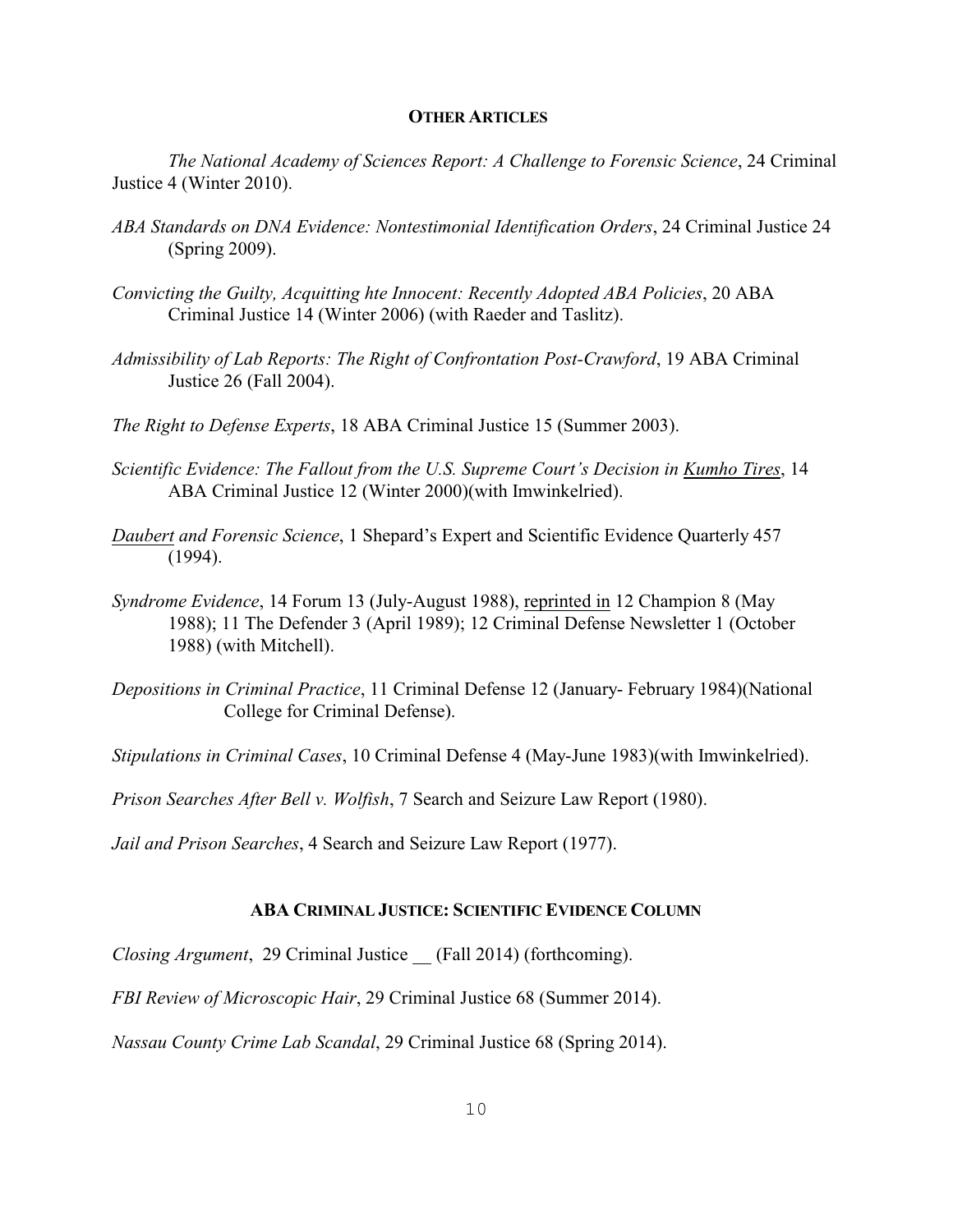*Judicial Declaration of Expertise*, 28 Criminal Justice 68 (Fall 2013).

*"Ballistics" Redux*, 28 Criminal Justice 47 (Summer 2013).

*Government Interference*, 27 Criminal Justice 40 (Winter 2013).

*The Confrontation Clause and Experts*, 27 Criminal Justice 55 (Fall 2012).

*The N.C. Crime Lab Scandal*, 27 Criminal Justice 43 (Spring 2012).

*Ineffective Assistance of Counsel and Expert Testimony*, 26 Criminal Justice 49 (Winter 2012).

*Daubert and Criminal Prosecutions*, 26 Criminal Justice 61 (Fall 2011).

*Misleading Expert Testimony*, 26 Criminal Justice 50 (Spring 2011).

*Ballistics Evidence Under Fire*, 25 Criminal Justice 50 (Fall 2010).

*Cognitive Bias in Forensic Science*, 25 Criminal Justice 61 (Summer 2010).

*"Reasonable Scientific Certainty": A Phrase in Search of a Meaning*, 25 Criminal Justice 61 (Spring 2010).

*Right of Confrontation: Lab Reports*, 24 Criminal Justice 24 (Fall 2009).

*Daubert Factors*, 23 Criminal Justice 24 (Winter 2009).

*Duke Lacrosse Rape Case*, 23 Criminal Justice 54 (Fall 2008).

*Comparative Bullet Lead Analysis*, 23 Criminal Justice 24 (Summer 2008).

*The Innocent Man*, 22 Criminal Justice 50 (Winter 2008).

*Confirmation Bias*, 22 Criminal Justice (Fall 2007).

*Bench Notes and Lab Reports*, 22 Criminal Justice 50 (Summer 2007)*.*

*Bite Mark Evidence*, 22 Criminal Justice 52 (Spring 2007).

*Firearms Identification ("Ballistics")*, 21 Criminal Justice 52 (Winter 2007).

*Alchemy, Magic, and Forensic Science*, 21 Criminal Justice 52 (Fall 2006).

*Houston! We Have a Problem*, 21 Criminal Justice 52 (Summer 2006).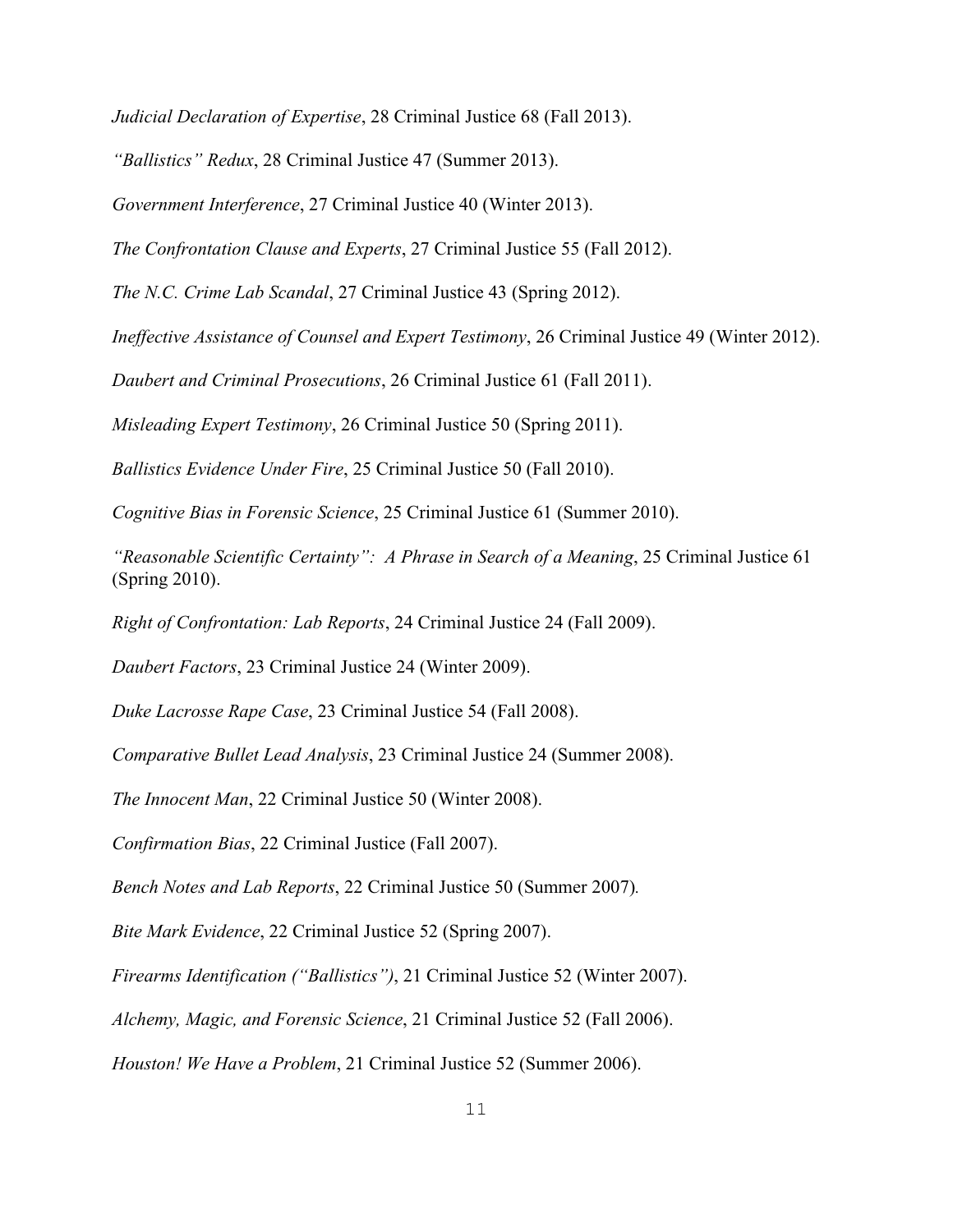*Compositional Analysis of Bullet Lead: A Cautionary Tale*, 21 Criminal Justice 52 (Spring 2006).

*Modus Operandi Experts*, 20 Criminal Justice 60 (Fall 2005).

*Fingerprints: Misidentifications*, 20 Criminal Justice 50 (Spring 2005).

*Mitochrondial DNA*, 19 Criminal Justice 54 (Winter 2005).

*Expert Qualifications: Who Are These Guys?*, 19 Criminal Justice 55 (Spring 2004).

*Youngblood Innocent!*,18 Criminal Justice 56 (Winter 2004).

*Everything That's Wrong – In One Case*, 18 Criminal Justice 54 (Fall 2003).

*The "Science" of Wrongful Convictions*, 18 Criminal Justice 55 (Spring 2003).

*Splitting Hairs in the Shadow of the Gallows*, 17 Criminal Justice 30 (Winter 2003).

*Daubert "Unbound"*, 17 Criminal Justice 55 (Fall 2002).

*Fingerprints Challenged*, 17 Criminal Justice 33 (Spring 2002).

*Fabricated Reports*, 16 Criminal Justice 40 (Winter 2002).

*False Credentials*, 16 Criminal Justice 40 (Fall 2001).

## **CRIMINAL LAW BULLETIN: FORENSIC SCIENCE COLUMN**

*Forensic Experts and Ineffective Assistance of Counsel*, 48 Crim. L. Bull. 1360 (2012) (with Antonucci).

*The 2009 NAS Forensic Science Report: A Literature Review*, 48 Crim. L. Bull. 378 (2012).

*Arson Evidence*, 47 Crim. L. Bull. 1241 (2011) (with Gawel).

*Comparative Bullet Lead Analysis: A Retrospective*, 47 Crim. L. Bull. 306 (2011).

*Scientific Fraud*, 46 Crim. L. Bull. 1313 (2010).

*Microscopic Hair Comparisons: A Cautionary Tale*, 46 Crim. L. Bull. 531 (2010).

*The National Academy of Sciences' Forensics Report*, 45 Crim. L. Bull. 1109 (2009).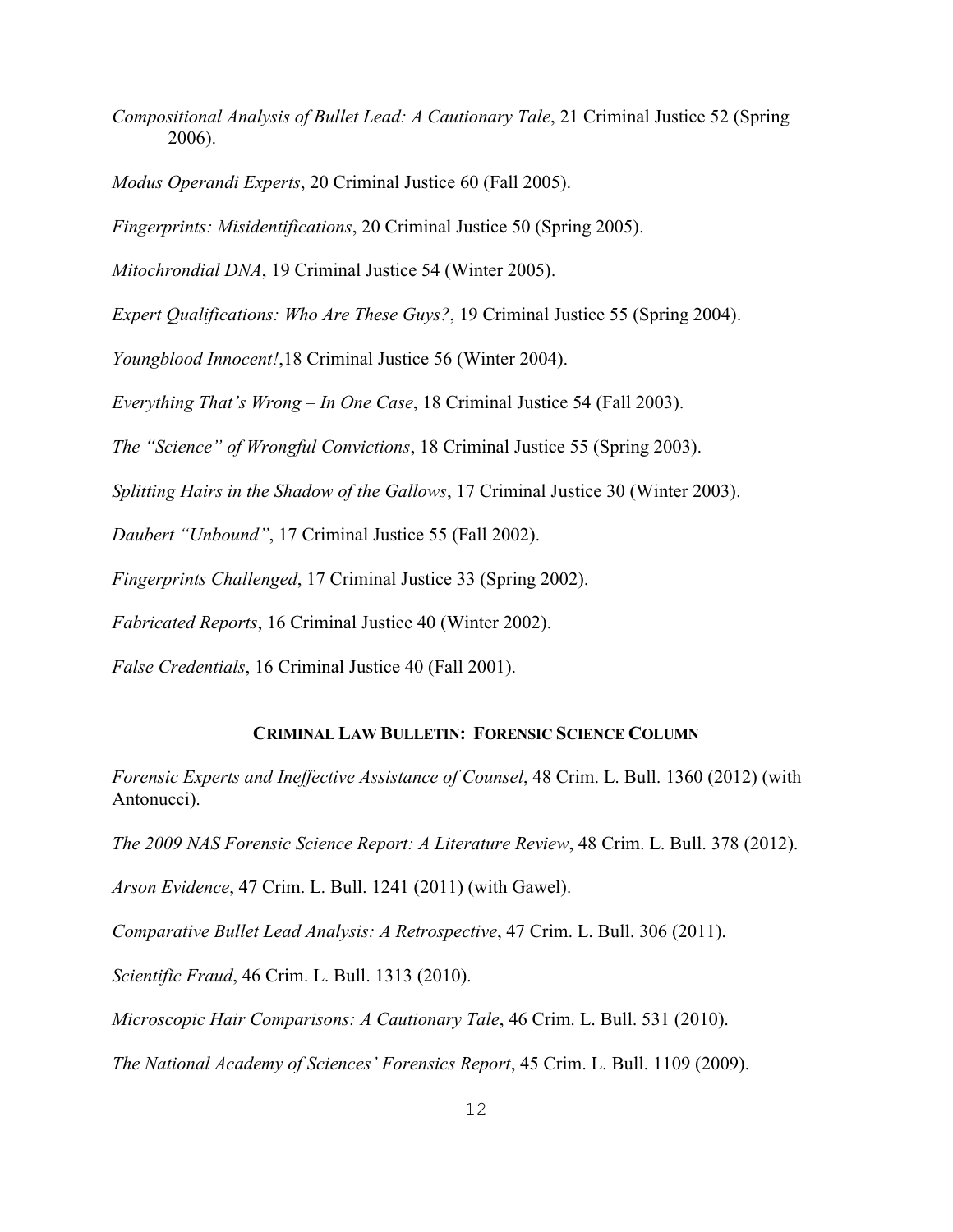*Scientific Evidence and Prosecutorial Misconduct in the Duke Lacrosse Rape Case*, 45 Crim. L. Bull. 665 (2009).

*Pretrial Discovery of Expert Testimony*, 44 Crim. L. Bull. 943 (2008).

*Nontestimonial Orders For DNA Testing*, 44 Crim. L. Bull. 590 (2008).

*Bite Mark Analysis*, 43 Crim. L. Bull. 930 (2007).

*Daubert Challenges to Firearms ("Ballistics") Identifications*, 43 Crim. L. Bull. 548 (2007).

*Daubert Challenges to Fingerprints*, 42 Crim. L. Bull. 624 (2006).

*Daubert Challenges to Handwriting Comparisons*, 42 Crim. L. Bull. 347 (2006) (with Cozza).

*Daubert Revisited*, 41 Crim. L. Bull. 302 (2005).

*Fingerprints*, 38 Crim. L. Bull. 642 (2002)(with Imwinkelried).

*Hair Comparison Evidence*, 37 Crim. L. Bull. 514 (2001)(with West).

*Expert Qualifications*, 36 Crim. L. Bull. 249 (2000).

*Forensic Science: Handwriting Comparison*, 35 Crim. L. Bull. 517 (1999) (with Imwinkelried).

*Daubert in the States*, 34 Crim. L. Bull. 154 (1998).

*Rape Trauma Syndrome*, 33 Crim. L. Bull. 270 (1997).

*Chain of Custody*, 32 Crim. L. Bull. 447 (1996).

*Seizing Evidence From Suspects For Forensic Analysis*, 31 Crim. L. Bull. 161 (1995).

*Polygraph Evidence: Part II*, 30 Crim. L. Bull. 366 (1994).

*Polygraph Evidence: Part I*, 30 Crim. L. Bull. 262 (1994).

*Frye, Daubert, and the Federal Rules*, 29 Crim. L. Bull. 428 (1993).

*Hypnotic Evidence*, 29 Crim. L. Bull. 262 (1993).

*Dental and Bite Mark Evidence*, 28 Crim. L. Bull. 276 (1992).

*Gunshot Residue Tests*, 27 Crim. L. Bull. 538 (1991).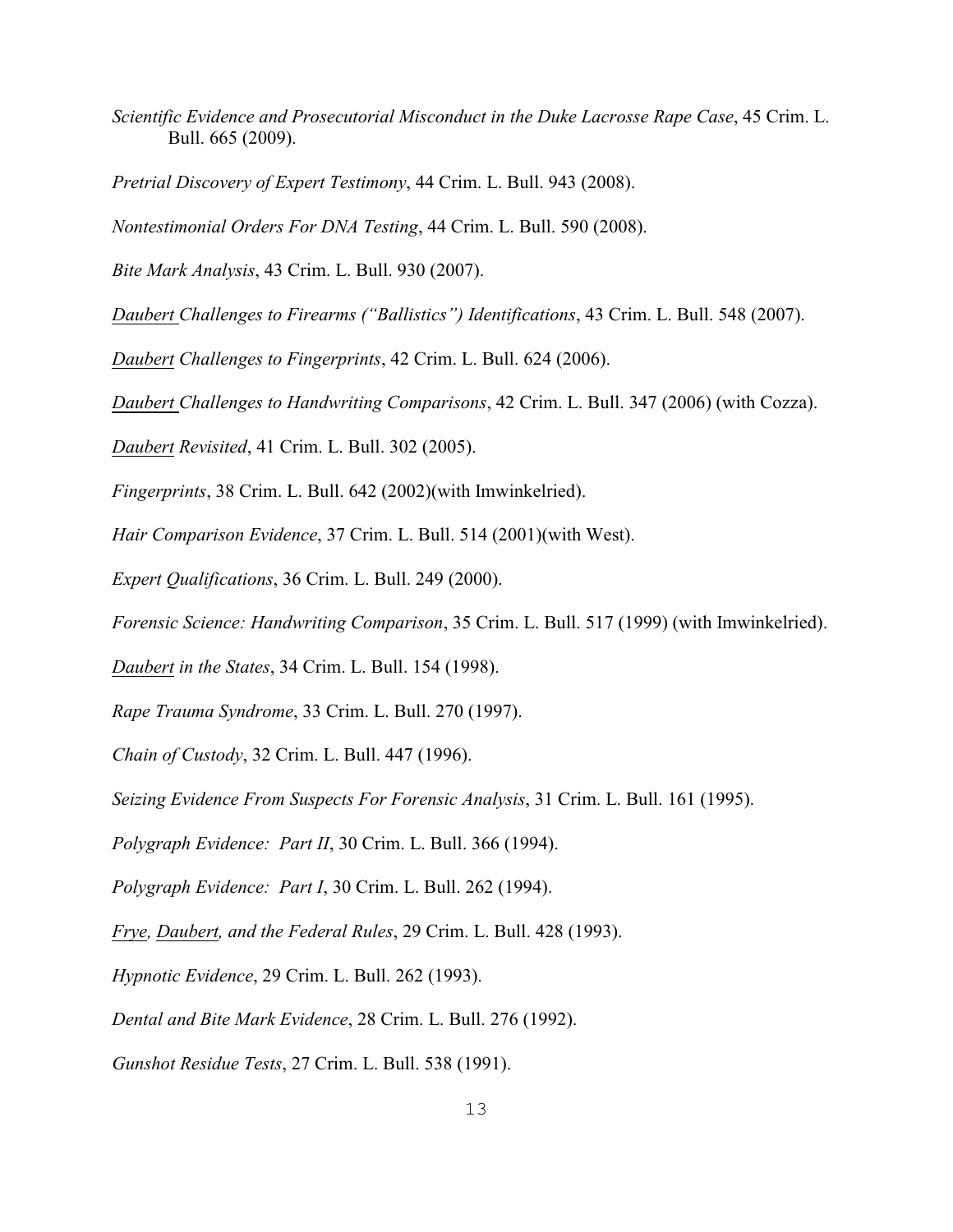# **PUBLIC DEFENDER REPORTER**

United States Supreme Court: 2001 Term, 23 Public Defender Rptr. (Fall 2001). "Other Acts" Evidence: Part II, 23 Public Defender Rptr. (Summer 2001). "Other Acts" Evidence: Part I, 23 Public Defender Rptr. (Spring 2001). Character Evidence, 23 Public Defender Rptr. (Winter 2001). United States Supreme Court: 2000 Term, 22 Public Defender Rptr. (Fall 2000). The Ex Post Facto Clause, 22 Public Defender Rptr. (Summer 2000). New Developments in Scientific Evidence, 22 Public Defender Rptr. (Spring 2000). Ohio's DNA Databank Statute, 22 Public Defender Rptr. (Winter 2000). United States Supreme Court: 1999 Term, 21 Public Defender Rptr. (Fall 1999). Manslaughter and Other Homicides, 21 Public Defender Rptr. (Summer 1999). Murder and Aggravated Murder, 21 Public Defender Rptr. (Spring 1999). Impeachment: Evidence Amendments, 21 Public Defender Rptr. (Winter 1999). United States Supreme Court: 1997-98 Term, 20 Public Defender Rptr. (Fall 1998). Double Jeopardy: "Same Offense", 20 Public Defender Rptr. (Summer 1998). Double Jeopardy: "Twice in Jeopardy", 20 Public Defender Rptr. (Spring 1998). Hearsay: Traps & Problem Issues, 20 Public Defender Rptr. (Winter 1998) United States Supreme Court: 1996-97 Term, 19 Public Defender Rptr. (Fall 1997). Joinder & Severance of Offenses, 19 Public Defender Rptr. (Summer 1997). Joinder & Severance of Defendants, 19 Public Defender Rptr. (Spring 1997). Closing Argument: Prosecution Misconduct, 19 Public Defender Rptr. (Winter 1997). Criminal Law Defenses, 18 Public Defender Rptr. (Fall 1996).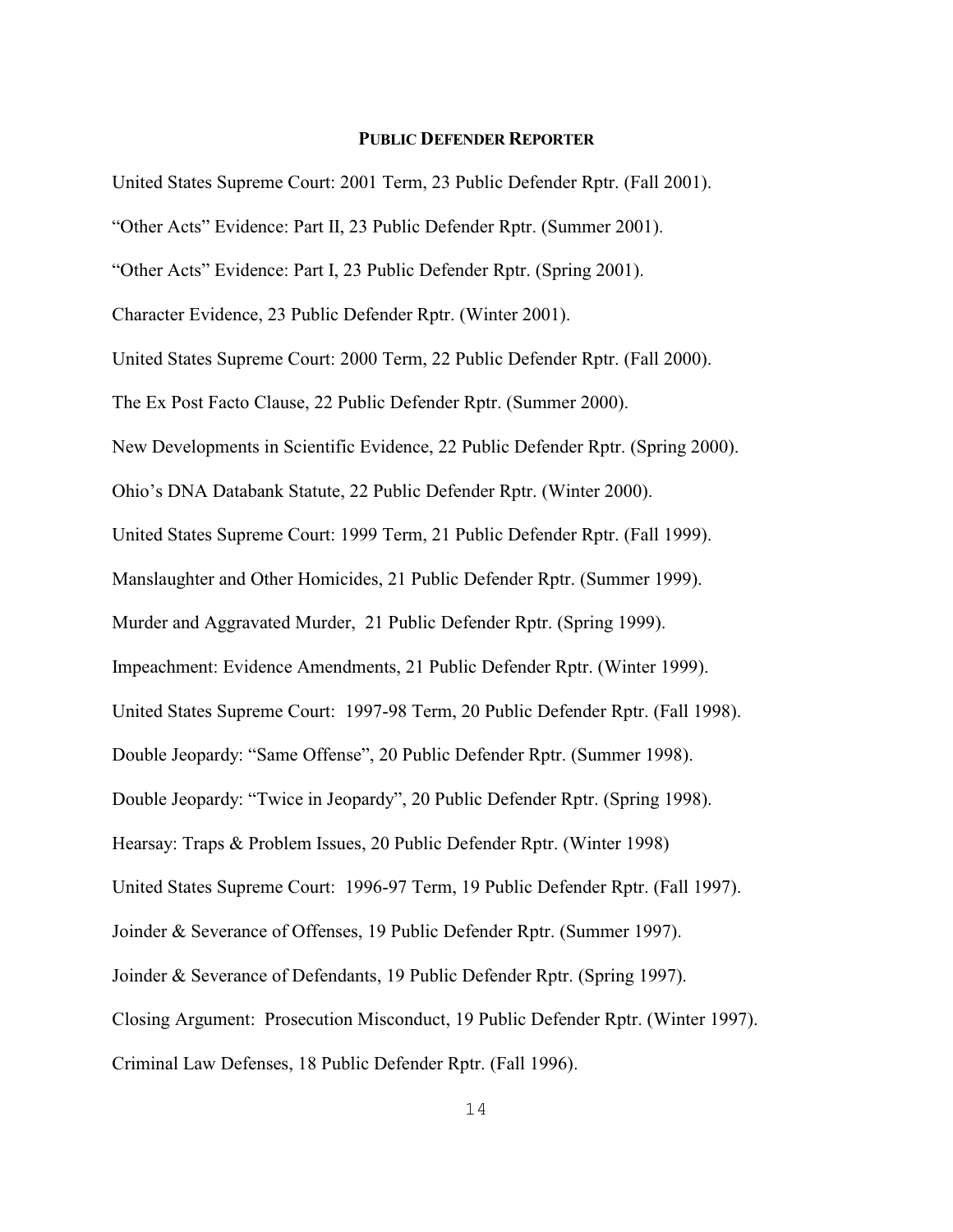United States Supreme Court: 1995-96 Term, 18 Public Defender Rptr. (Summer 1996).

Self-Defense, 18 Public Defender Rptr. (Spring 1996).

Entrapment, 18 Public Defender Rptr. (Winter 1996).

United States Supreme Court: 1993-94 Term, 17 Public Defender Rptr. (Fall 1994).

Juvenile Court Bindover Hearings, 17 Public Defender Rptr. (Summer 1994).

Confrontation Issues in Child Abuse Cases, 17 Public Defender Rptr. (Spring 1994).

Junk Science, Daubert, and Ohio Rule 702, 17 Public Defender Rptr. (Winter 1994).

Chain of Custody, 16 Public Defender Rptr. (Fall 1993).

The Constitutional Right to Defense Experts, 16 Public Defender Rptr. (Summer 1993).

- Rape Trauma Syndrome & Child Sexual Abuse Syndrome, 16 Public Defender Rptr. (Spring 1993).
- Battered Woman Syndrome, 16 Pubic Defender Rptr. (Winter 1993).

United States Supreme Court: 1991-92 Term, 15 Public Defender Rptr. (Fall 1992).

"Other Acts" & Character Evidence: Part II, 15 Public Defender Rptr. (Summer 1992).

"Other Acts" & Character Evidence: Part I, 15 Public Defender Rptr. (Spring 1992).

United States Supreme Court: 1990-91 Term, 15 Public Defender Rptr. (Winter 1992).

Rules of Evidence Amendments, 14 Public Defender Rptr. (Fall 1991).

DNA Evidence, 14 Public Defender Rptr. (Spring 1991).

Authentication, 14 Public Defender Rptr. (Spring 1991).

Best Evidence Rule, 14 Public Defender Rptr. (Winter 1991).

Hearsay: Part IV, 13 Public Defender Rptr. (Fall 1990).

Hearsay: Part III, 13 Public Defender Rptr. (Summer 1990).

Hearsay: Part II, 13 Public Defender Rptr. (Spring 1990).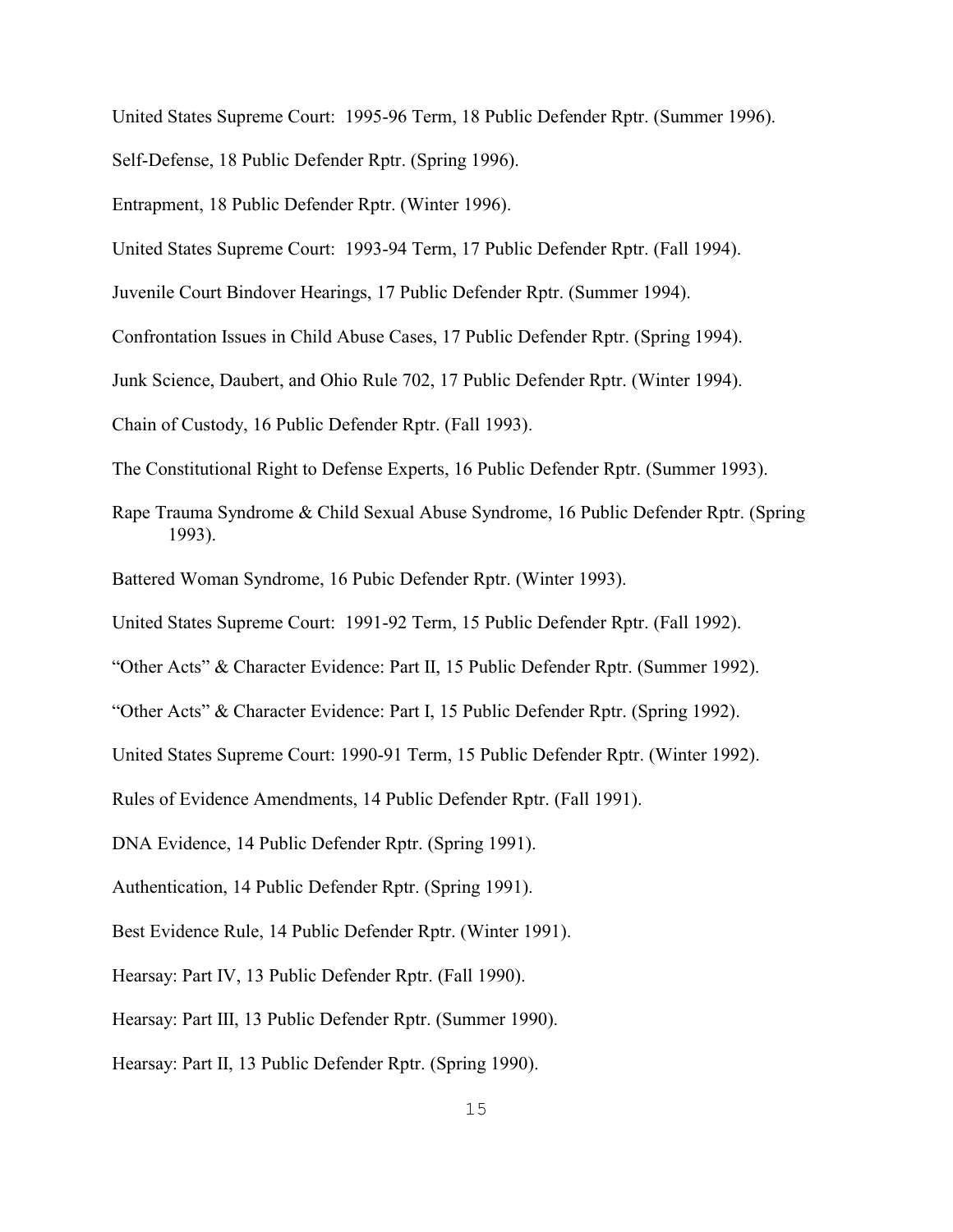Hearsay: Part I, 13 Public Defender Rptr. (Winter 1990).

U.S. Supreme Court: The 1988-1989 Term, 12 Public Defender Rptr. (Fall 1989).

Expert Witnesses, 12 Public Defender Rptr. (Summer 1989).

Impeachment of Witnesses: Part II, 12 Public Defender Rptr. (Spring 1989).

Impeachment of Witnesses: Part I, 12 Public Defender Rptr. (Winter 1989).

U.S. Supreme Court: The 1987-88 Term (Pt. II), 11 Public Defender Rptr. (Fall 1988).

U.S. Supreme Court: The 1987-88 Term (Pt. I), 11 Public Defender Rptr. (Summer 1988).

Procedure For Admitting & Excluding Evidence, 11 Public Defender Rptr. (Spring 1988).

Self-Defense, 11 Public Defender Rptr. (Winter 1988).

U.S. Supreme Court: The 1986-87 Term, (Part II), 10 Public Defender Rptr. (Fall 1987).

U.S. Supreme Court: The 1986-87 Term, (Pt. I), 10 Public Defender Rptr. (Summer 1987). "Syndrome" Evidence, 10 Public Defender Rptr. (Spring 1987).

Eyewitness Identifications and Expert Testimony, Public Defender Rptr. (Winter 1987).

U.S. Supreme Court: The 1985-1986 Term, 9 Public Defender Rptr. (Oct.-Nov. 1986).

U.S. Supreme Court: The 1985-1986 Term, 9 Public Defender Rptr. (Sept.-Oct. 1986).

Bite Mark Evidence, 9 Public Defender Rptr. (July-August 1986).

Insanity and Related Issues, 9 Public Defender Rptr. (May-June 1986).

The Law of Confessions: Part II, 9 Public Defender Rptr. (March-April 1986).

The Law of Confessions: Part I, 9 Public Defender Rptr. (Jan.- Feb. 1986).

Firearms and Toolmark Evidence, 8 Public Defender Rptr. (Nov.- Dec. 1985).

Expert Testimony, 8 Public Defender Rptr. (July-August 1985).

Transfer of Jurisdiction from the Juvenile Court, 8 Public Defender Rptr. (May-June 1985).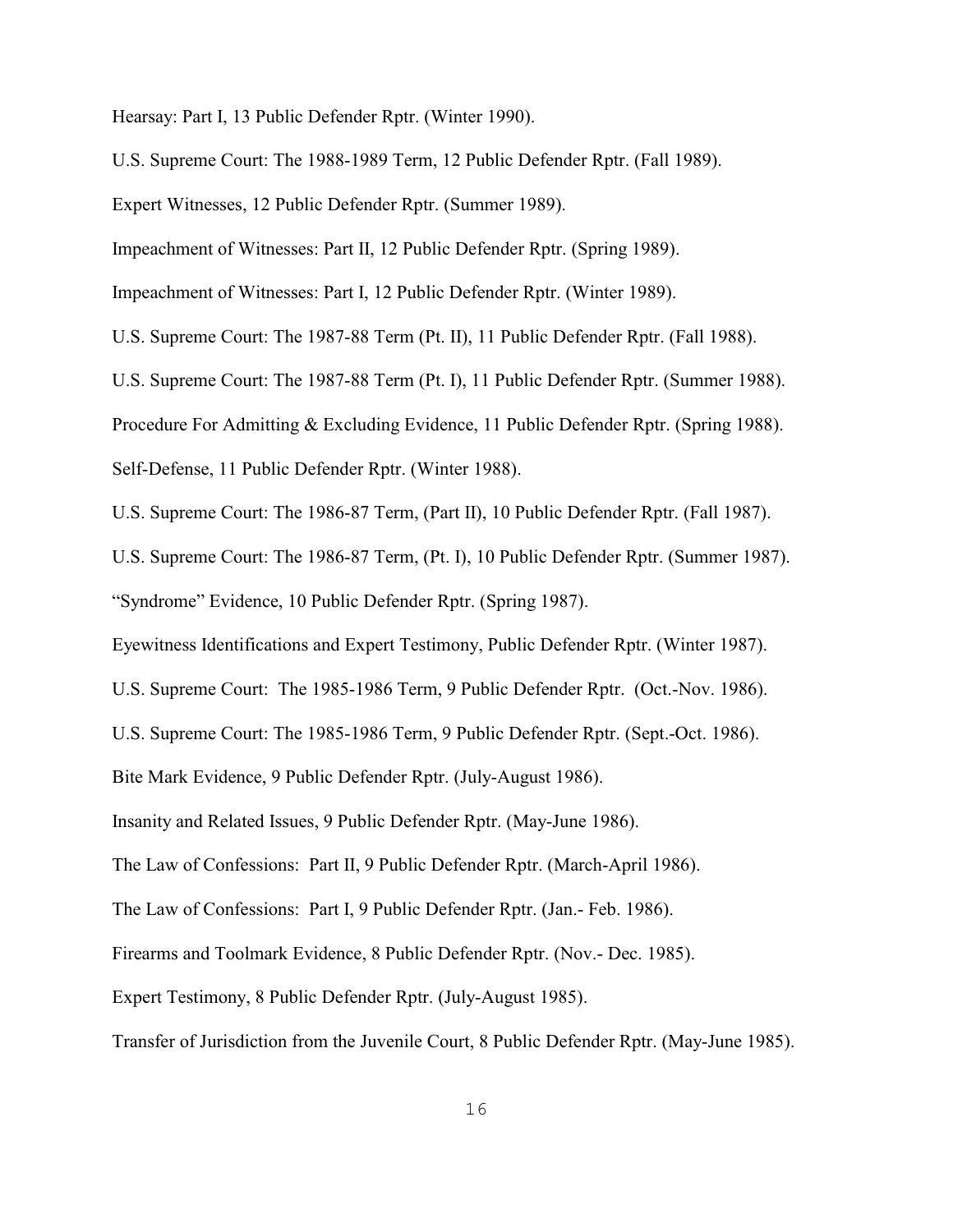Polygraph and Deception Tests: Part II, 8 Public Defender Rptr. (March-April 1985).

Polygraph and Deception Tests: Part I, 8 Public Defender Rptr. (Jan.-Feb. 1985).

"Other Acts" Evidence, 7 Public Defender Rptr. (Nov.-Dec. 1984).

U.S. Supreme Court: The 1983-84 Term, 7 Public Defender Rptr. (Sept.-Oct. 1984).

Admissibility of Laboratory Reports, 7 Public Defender Rptr. (May-June 1984).

Impeachment Exception to Exclusionary Rule, 7 Public Defender Rptr. (March-April 1984).

U.S. States Supreme Court: 1982-83 Term: Pt.II, 6 Public Defender Rptr. (Sept.-Oct. 1983).

U.S. Supreme Court: 1982-83 Term: Part I, 6 Public Defender Rptr. (Jul.-Aug. 1983).

The New Sentencing Law, 6 Public Defender Rptr. (May-June 1983).

Chain of Custody & Identification of Real Evidence, 6 Pub. Defend. Rptr. (Mar. 1983).

Hypnotic Evidence, 6 Public Defender Rptr. (Jan.-Feb. 1983).

The Right to Defense Experts, 5 Public Defender Rptr. (Nov.-Dec. 1982).

The Right of Confrontation: Part II, 5 Public Defender Rptr. (July-Aug. 1982).

The Right of Confrontation: Part I, 5 Public Defender Rptr. (May-June 1982).

Constitutional Limitations on Obtaining Evidence for Scientific Analysis, 5 Public Defender Rptr. (March-April 1982).

The Ohio Rules of Evidence: Part V, 4 Public Defender Rptr. (July-Aug. 1981).

The Ohio Rules of Evidence: Part IV, 4 Public Defender Rptr. (May-June 1981).

The Ohio Rules of Evidence: Part III, 4 Public Defender Rptr. (March-April 1981).

The Ohio Rules of Evidence: Part II, 4 Public Defender Rptr. (Jan.-Feb. 1981).

The Ohio Rules of Evidence: Part I, 3 Public Defender Rptr. (Nov.-Dec. 1980).

Scientific Evidence - Part II, 3 Public Defender Rptr. (March-April 1980).

Scientific Evidence - Part I, 3 Public Defender Rptr. (Jan-Feb. 1980).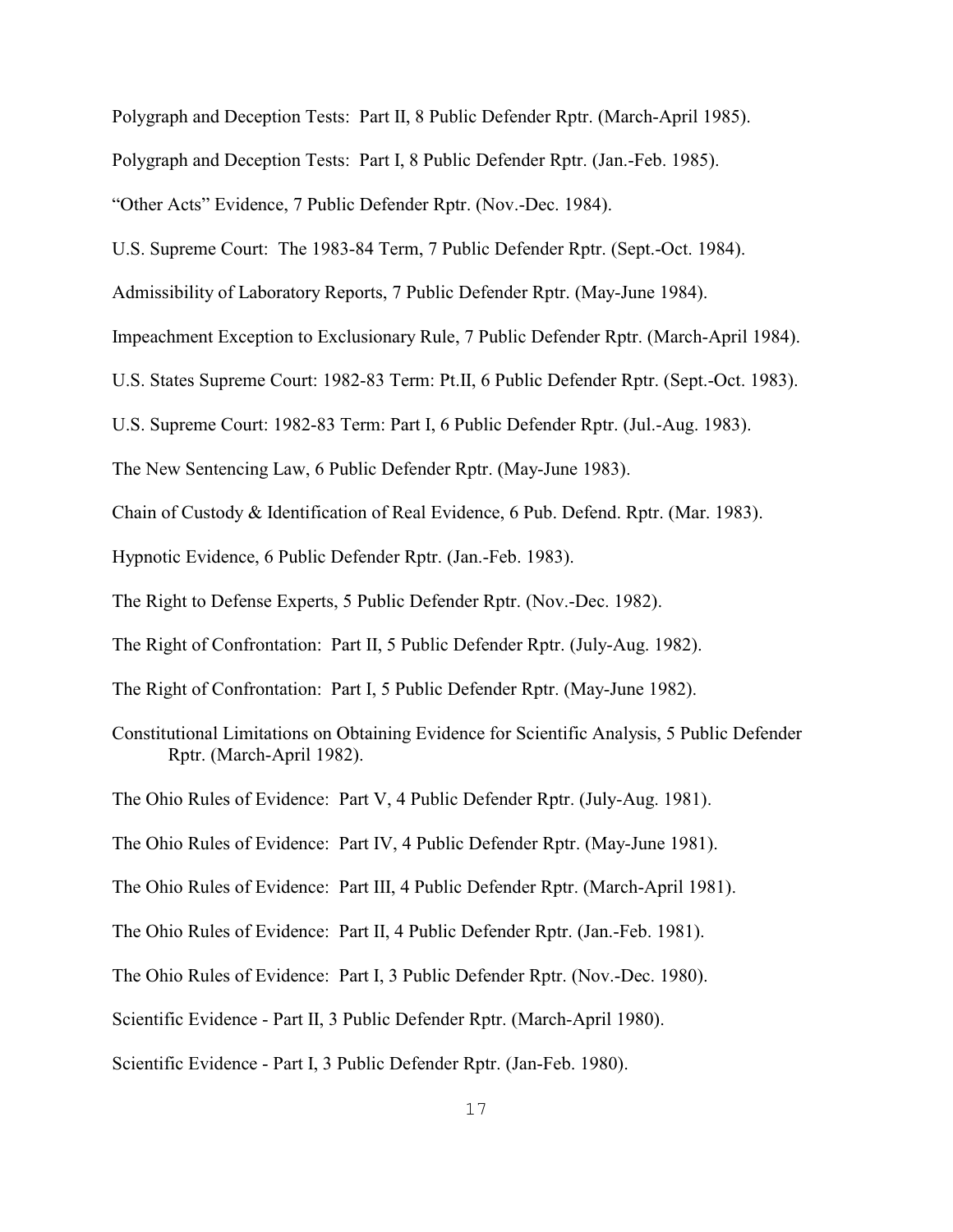Joinder and Severance, 2 Public Defender Rptr. (Nov.-Dec. 1979).

- The United States Supreme Court: The 1978-79 Term, 2 Public Defender Rptr. (Sept.-Oct. 1979), reprinted in Ill. Crim. Defense Newsletter (1979).
- Police Interrogations and Confessions, 2 Public Defender Rptr. (Sept.-Oct. 1979), reprinted in Ill. Crim. Defense Newsletter (1979).
- Character Evidence, 2 Public Defender Rptr. (March-April 1979).
- Credibility of Witnesses, 1 Public Defender Rptr. (Dec. 1978).

The Ohio Bill of Rights, 1 Public Defender Rptr. (Sept. 1978).

Eyewitness Identifications, 1 Public Defender Rptr. (May 1978).

Polygraph Evidence, 1 Public Defender Rptr. (March 1978).

# **LECTURES, PANELS, WORKSHOPS**

"Report on Pretrial Discovery," National Commission on Forensic Science, U.S. Department of Justice, Washington, D.C., Oct. 29, 2014.

"Impact of DNA Profiling in Criminal Prosecutions," Barrister's Lecture, Cleveland, Oct. 18, 2014.

"Regulation and Oversight of DNA Laboratories," DNA Evidence, NYU Annual Survey of American Law, New York, February 22, 2013.

"Experts and Confrontation," Annual ABA Conference on Forensic Science, Fordham Law School, New York, June 7, 2013.

Forensic Science, NAS Report and *Daubert*, Federal Judicial Center's National Workshop for District Judges, Boston, April 30, 2012.

Panel, American Academy of Forensic Sciences, Atlanta, Feb. 23, 2012.

- NAS Forensic Science Report, ABA Conference, Fordham Law School, New York, June 1, 2012.
- Litigating *Daubert* Challenges, Ohio Assoc. Crim. Defense Lawyers, Capital Defense Seminar, Columbus, Ohio, Nov. 16, 2011.

Expert Witnesses and Confrontation, *Crawford* and Beyond: Part III, Brooklyn Law School,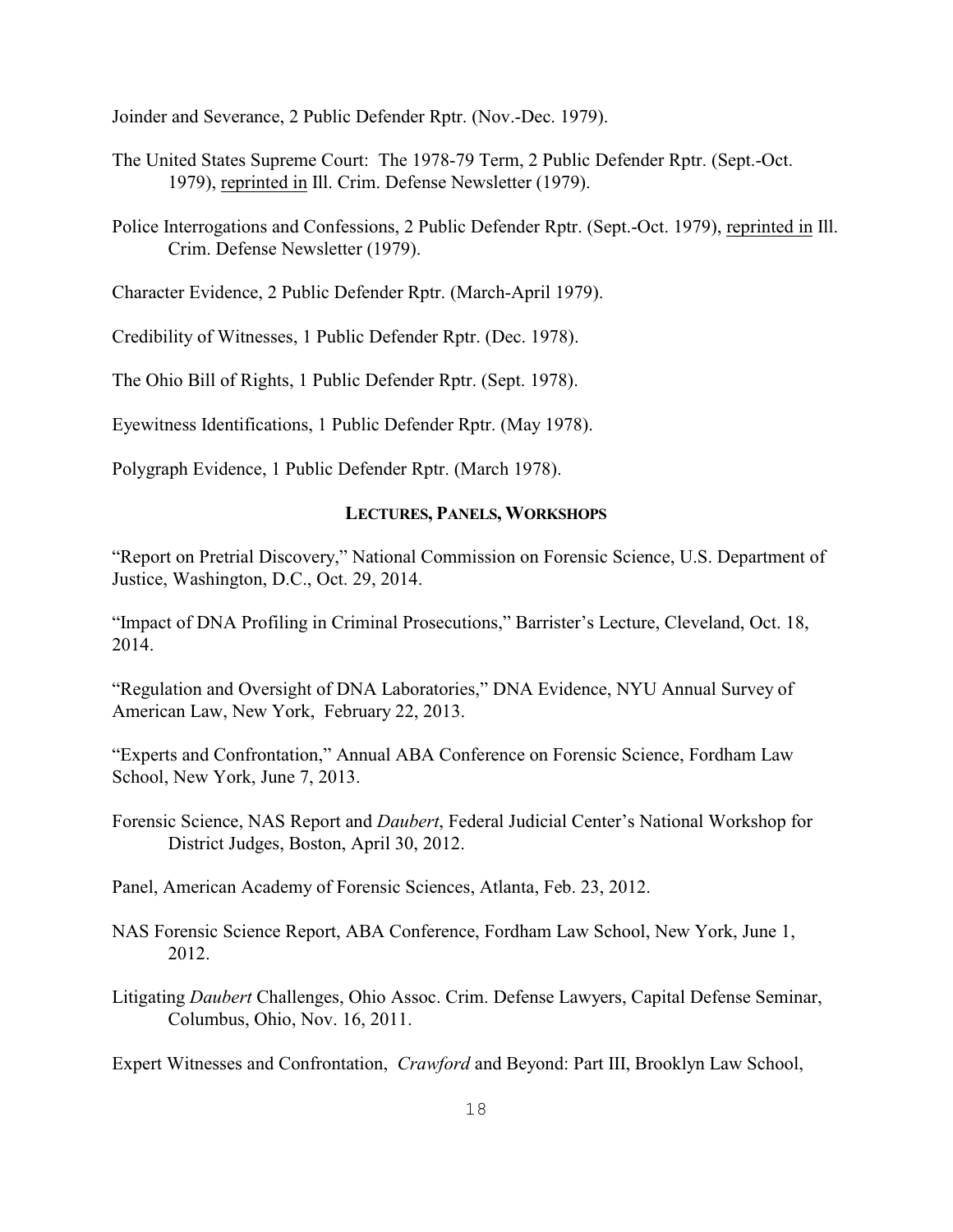Brooklyn, N.Y., Nov. 11, 2011.

- Moderator, Ethics in Criminal Cases, ABA Conference, Fordham Law School, June 3, 2011, New York.
- Interview, along with Wendy Wagner, Texas Law School, on Public Radio, WCPN Sound of Ideas, May 9, 2011.
- Co-presenter with Wendy Wagner, Texas Law School, gave a lecture of "Bending Science," Science Café, May 9, 2011, Cleveland.
- National Academy of Sciences Forensics Report, Texas Prosecutors Conference, April 8, 2011, Palin, Texas.
- ABA Criminal Justice Section, Prescriptions Criminal Justice Forensics, Fordham L. School, June 4, 2010.
- Fidler Institute on Criminal Justice, Loyola Law School, L.A., April 9, 2010.
- Department of Justice, National Symposium on Indigent Defense, Wash. D.C., February 19, 2010.
- Admissibility Issues after the National Academy of Sciences Report, American Academy of Forensic Sciences, Seattle, February 25, 2010.
- Testified before the Senate Judiciary Committee concerning the National Academy of Science's forensics report, Washington, D.C., Sept. 9, 2009.
- Saferstein Memorial Lecture, Northeastern University, Boston, Sept. 25, 2009.
- Forensic Science for the 21 Century, Center for the Study of Law, Science, & Technology, Arizona State University, Phoenix, April 3-4, 2009.
- Future of the Forensic Sciences: A Symposium, Cleveland-Marshall College of Law, Mar. 19, 2009.
- "Forensic Science Paradox," Association of American Law Schools Conference on Evidence, Cleveland, June 4, 2008.
- "Scientific Evidence," Cuyahoga County Public Defender, Cleveland, May 14, 2008.
- "*Daubert* and Pattern Evidence," American Academy of Forensic Sciences, February 22, 2007.

<sup>&</sup>quot;Forensic Science and the ABA Innocence Report," Innocence Conference, Southwestern Law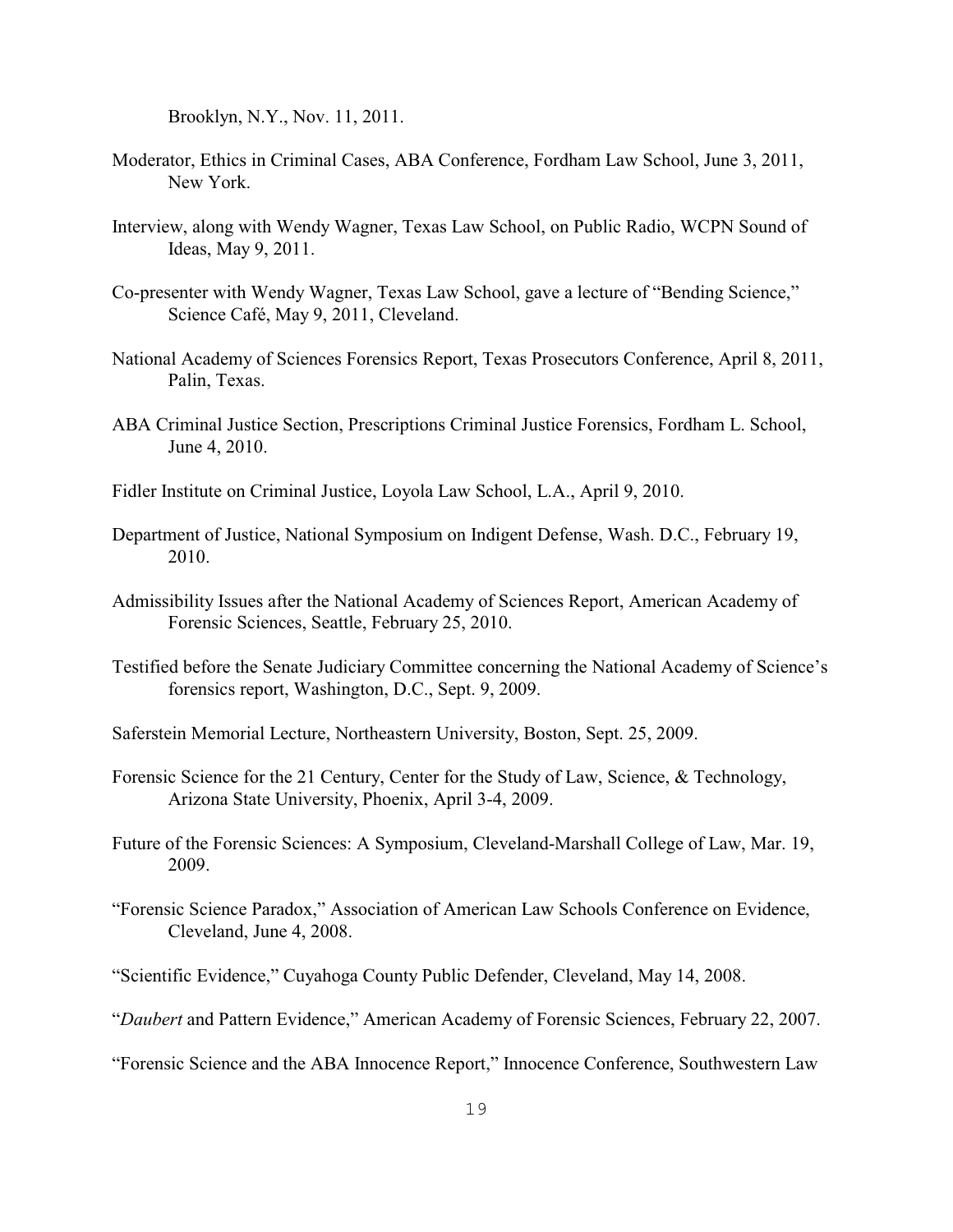School, Los Angeles, February 8, 2008.

- "Implementing Scholarship," Association of American Law Schools Annual Meeting, New York, January 5, 2008.
- Consultant, National Academy of Sciences, Forensic Science Committee, Washington, D.C., April 24, 2007.
- "Forensic Science," Innocence Network Conference, Harvard University, Boston, March 24, 2007.
- "Legal Trends in the Admissibility of Forensic Evidence," Forensic Bioinformatics, 5th Annual DNA Conference, Dayton, August 12, 2006.
- Impeachment of Experts, SEAK 15th Annual National Expert Witness Conference, Hyannis, MA., June 23, 2006.
- Forensic Science and the Law: Reform Proposal in Light of the Advent of DNA Evidence, DNA Fingerprinting and Civil Liberties, American Society of Law, Medicine & Ethics, Boston, May 12, 2006.
- Forensic Science, Forensic Science and Law Conference, Duquesne University, Pittsburgh, April 21, 2006.
- Universal DNA Databases, ABA Criminal Justice Section, Napa Valley, CA, April 28, 2006.
- Scientific Evidence, Commission on Forensic Science and Public Policy, American Judicature Society, Greensboro, NC, March 31, 2006.
- Scientific Evidence, Capital Defense Seminar, Cleveland, OH, March 23, 2006.
- Forensic Laboratories: Current Issues and Standards, Science for Judges VIII, Center for Health, Science and Public Policy, Brooklyn Law School, March 4, 2006.
- "DNA Evidence," Association of the Bar of the City of New York, New York, April 22, 2005.
- "The CSI Effect: DNA & All Things Forensic," Knight Center for Specialized Journalism, University of Maryland, College Park, April 21, 2005.
- "Abuses of Scientific Evidence," National Defender Investigator Association Training Conference, Chicago, April 1, 2005.
- "Admissibility of Scientific Evidence," American Society of Forensic Odontology, New Orleans, February 22, 2005.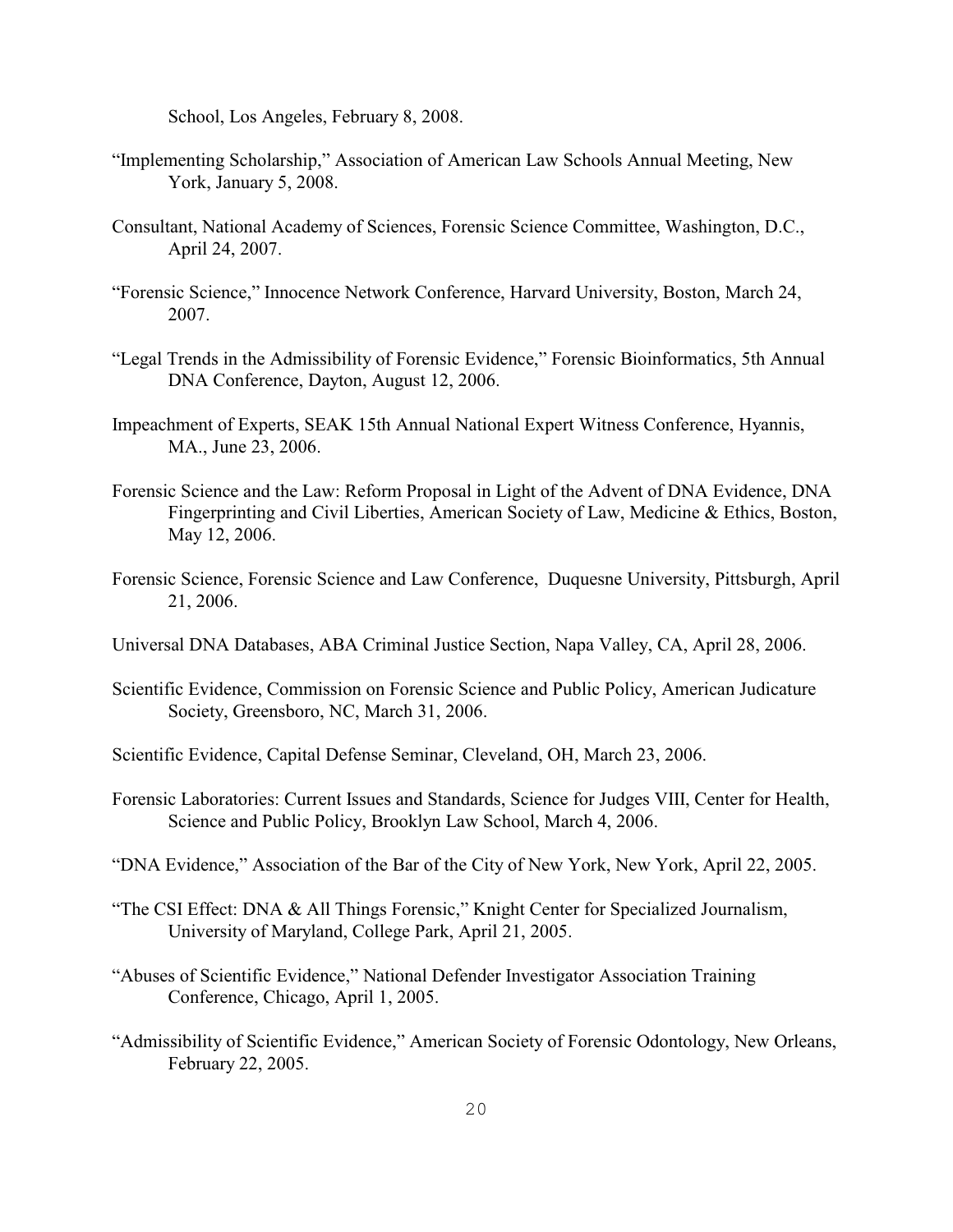"Legal Issues," American Society of Crime Laboratory Directors, New Orleans, Feb. 26, 2005.

- Admissibility of Scientific & Expert Testimony," Ohio Prosecuting Attorneys Association, Cedar Point, Ohio, June 25, 2005.
- "Scientific Evidence," & panel, "Forensic Science," Northwestern Law School, Short Course for Prosecutors and Defense Attorneys, July 27, 2005, Chicago.
- "ABA Resolutions on Forensic Science," Science & Law Conference, St. Petersburg, Fla., September 12-13, 2005.
- ABA and Forensic Science, Association of Crime Laboratory Directors, Phoenix, October 25, 2005.
- Innocence: Forensic Science, ABA Criminal Justice Section CLE, Baltimore, November 4, 2005.
- "Legal Issues & Forensic Science," American Society of Law, Medicine & Ethics, Conference on DNA and Fingerprinting and Civil Liberties, Kennedy School of Government, Harvard University, Sept. 17, 2004.
- "The ABA's Role in Eliminating Erroneous Convictions," ABA Annual Meeting, Atlanta, August 7, 2004.
- "Hearsay and Privilege," Ohio Prosecuting Attorneys Association, Cleveland, September 25, 2003.
- "Admissibility of Scientific Evidence," Oklahoma City Law School Symposium on Expert Testimony, March 6, 2003.
- "The Supreme Court's "Criminal" Daubert Cases," Seton Hall Law School Scientific Evidence Symposium, Newark, February, 21, 2003.
- "Scientific Evidence," Evidence Section, Association of American Law Schools, Washington, D.C., January, 3, 2003.
- "Legal and Ethical Duties to Disclose Scientific Evidence," Department of Justice, Science and the Law Program,, Miami, October 4, 2002.
- "Effective Teaching Techniques," Conference on Evidence, Association of American Law Schools, Alexandria, Virginia, June 2002.
- "Admissibility of fingerprint evidence," National Academy of Sciences' "Science, Technology & Law Program," Washington, D.C., Feb. 21, 2000.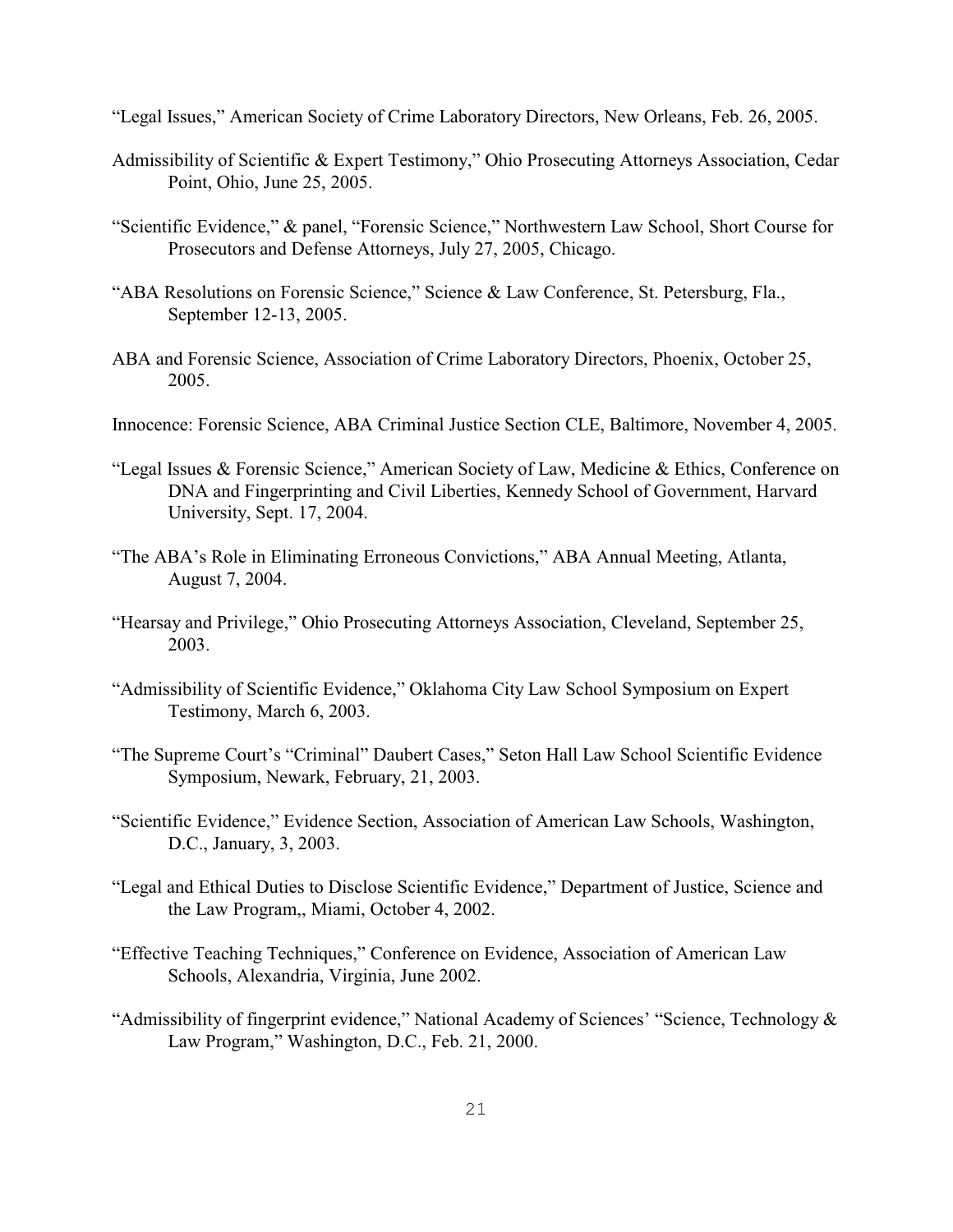"Right to defense experts," American Academy of Forensic Sciences, Atlanta, Feb. 14, 2002.

- "Admissibility of scientific evidence," Illinois Association of Criminal Defense Lawyers "Forensic Seminar," Chicago, Mar. 8, 2002.
- "Documentary Evidence" & "Expert Testimony," Evidence Workshop, Ohio Judicial Conference, Cleveland, November 9, 2001.
- "Survey of Scientific Evidence," Evidence for Prosecutors, National College of District Attorneys, Colorado Springs, September 9, 2001.
- "Scientific Evidence in the Sam Sheppard Trials,"Toward More Reliable Jury Verdicts?: Law, Technology, and Media Developments Since the Trials of Dr. Sam Sheppard, Cleveland State University College of Law, April 21, 2001.
- "Post-Conviction DNA Testings' Effect on Forensic Science," New England Law Review Symposium on the "The Impact of Post-Conviction DNA Testing on the Criminal Justice System," Boston, November 14, 2000.
- "Scientific Evidence," Environmental Law Seminar, Cincinnati Bar Association, November 8, 2000.
- "Practical and Ethical Dilemmas Confronting Testifying Experts," National Conference on Science and The Law, San Diego, October 12 & 13, 2000. Sponsored by the Department of Justice, ABA, American Academy of Forensic Sciences, National Center for State Courts, National Academy of Sciences, and Federal Judicial Center.
- "The Judiciary: Interpreting the Vision," Panel (with Jeffrey Toobin, ABC News Legal Analyst and New Yorker Magazine), Ohio Judicial Conference, September 7, 2000, Columbus.
- "Science and the Law," joint presentation with Dr. Roger Kahn and Judge Robert Pollex, Ohio Judicial College, September 7, 2000, Columbus.
- "DNA and Related Topics," Ohio Courts of Appeals Judges Association, June 23, 2000. Cedar Points Resorts.
- "The Ethics of Scientific Evidence," New York State Bar Association, Chautauqua Institute, May 20, 2000 (moderator of panel with Dr. Michael Baden, Dr. Lowell Levine, Dr. Ira Titunik, Justice Samuel Green).
- "DNA Databanks," Science in the Courtroom for the  $21<sup>st</sup>$  Century II: Emerging Technologies and Issues in Forensic DNA, Illinois State Appellate Defender Conference, DePaul University, Chicago, May 12, 2000.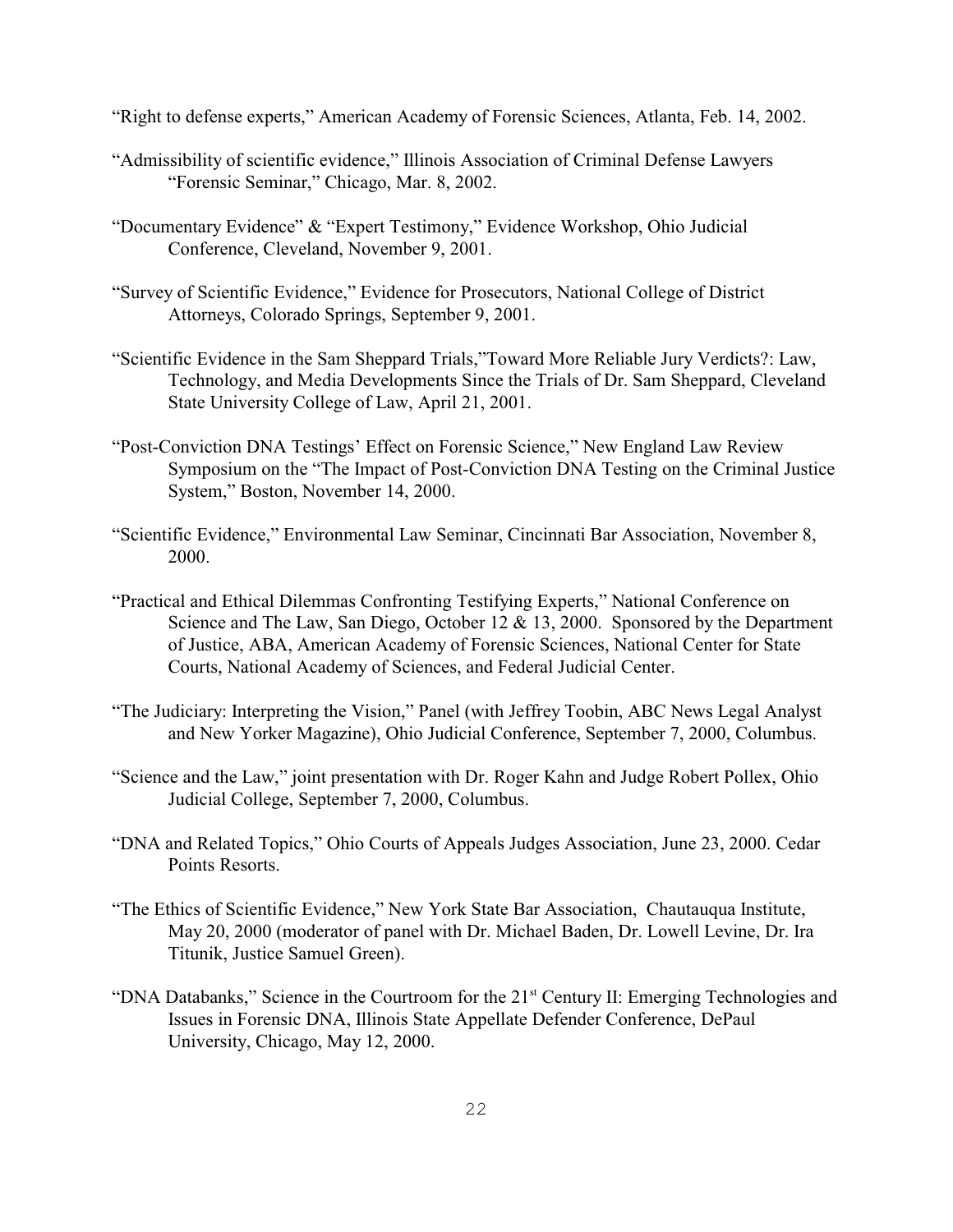- "Expert & Scientific Evidence," Trumbull County Bar Association. Warren, Ohio, March 24, 2000.
- "Government's Ethical Responsibilities in Using Scientific Evidence," Jurisprudence Section, American Academy of Forensic Sciences, Reno, February 24, 2000.
- "Post-Daubert & Post-Kumho Developments," Jurisprudence Section, American Academy of Forensic Sciences, Reno, February 25, 2000.
- "The Leopold- Loeb Trial and Capital Punishment," Jewish Community Center, Cleveland Heights, January 23, 2000.
- "Admissibility of Computer Animations," U.S. First Circuit Court Conference, October, 1999, Portland, Maine (panel with Chief Judge Young (D.Mass.) and Judge Nancy Gertner).
- "Post-Daubert Considerations in Document Examinations," FBI Laboratory and N.Y. State Police Forensic Investigation Center,  $2<sup>nd</sup>$  International Symposium on the Forensic Examination of Questioned Documents, Albany, June 14, 1999.
- "Science, Technical Knowledge, and Skill: Who Is an Expert?", National Conference on Science and the Law," San Diego, April 16, 1999. Sponsored by the Federal Judicial Center, National Academy of Sciences, National Institute of Justice (DOJ), American Academy of Forensic Sciences, National Center for State Courts, and ABA.
- "Evidence Issues in Child Abuse Trials," Public Children Services Association of Ohio, Columbus, September 15, 1999.
- "History and Philosophy of the Juvenile Court System," Ohio Association of Juvenile and Family Court Judges, Cincinnati, December 11, 1998.
- "Expert Testimony," Illinois Attorneys for Criminal Justice & Cook County Public Defenders's Office, Chicago, October 9, 1998.
- "Expert & Scientific Evidence," Cuyahoga County Criminal Defense Lawyers Association, Atwood Lodge, Ohio, May 30, 1998.
- "Daubert in Criminal Litigation," University of Florida College of Law, Program on Science and the Law, Orlando, March 7, 1998.
- "Scientific Evidence: Post-Daubert Developments," Jurisprudence Section, American Academy of Forensic Sciences, San Francisco, February 12, 1998.
- "Recent Challenges in Handwriting Comparison Cases," Questioned Documents Section, American Academy of Forensic Sciences, San Francisco, February 13, 1998.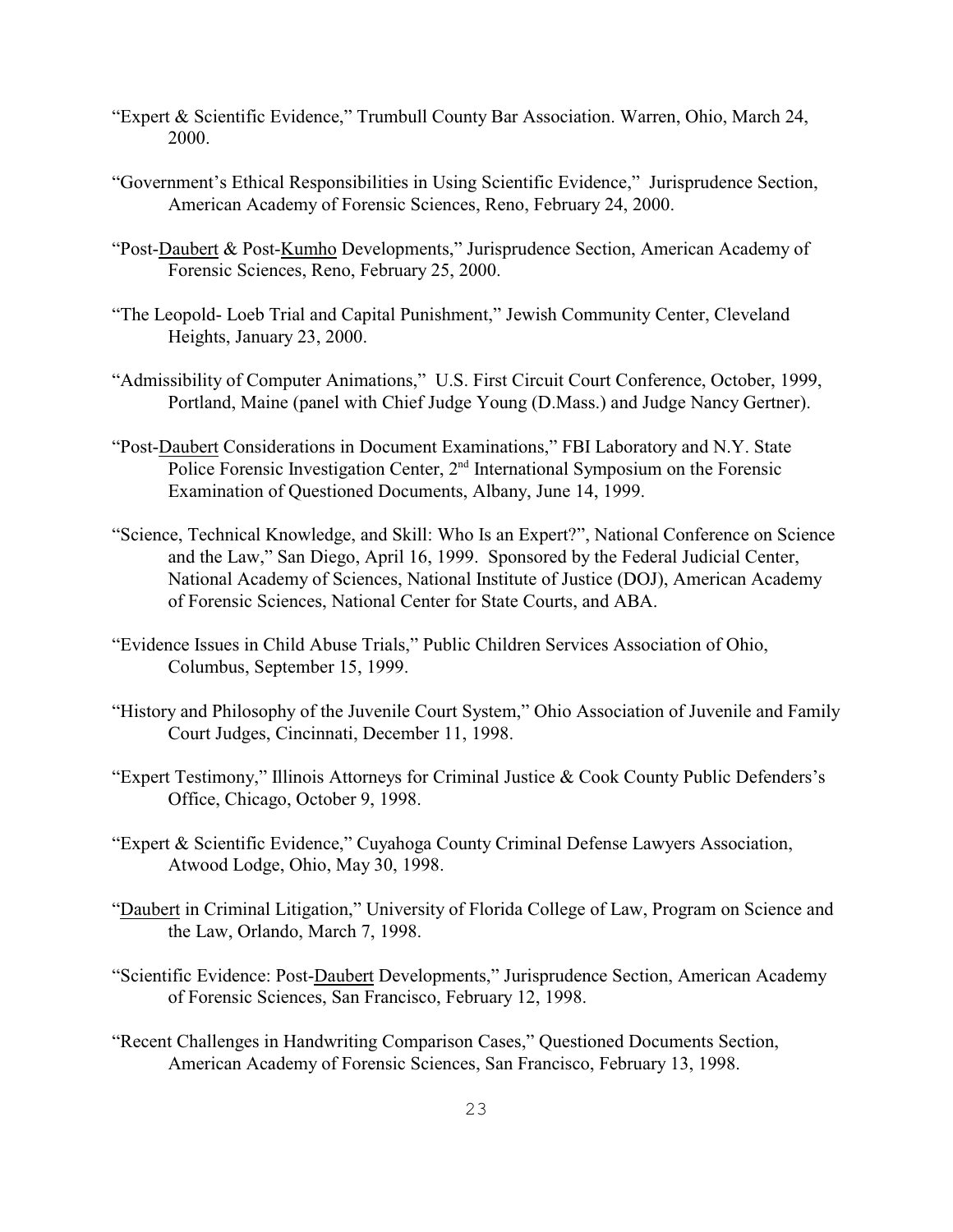- "Polygraph Evidence," Hastings College of Law Symposium on Evidence Reform and the Goals of Evidence Law, San Francisco, September 26-27, 1997.
- "Crime Laboratories," Investigative Reporters and Editors National Conference, Phoenix, June 13, 1997.
- "Hearsay, Impeachment & Expert Witnesses," Hamilton County Public Defender's Office, Cincinnati, June 21, 1997.
- "Polygraph Evidence," Judicial Conference, United States Court of Appeals for the Armed Forces, Washington, D.C., May 8, 1997.
- "Scientific Evidence in Forensic Investigations," Cleveland Society for Clinical Laboratory Science, Cleveland, March 15, 1997.
- "Prosecutor Responsibilities and Obligations Regarding Forensic Evidence," American Academy of Forensic Sciences, New York, February 18, 1997.
- "Assuring Relevance and Reliability of Forensic Trace Evidence," Federal Bureau of Investigation, International Symposium on the Forensic Examination of Trace Evidence in Transition, San Antonio, June 24, 1996.
- "Expert Testimony," Judicial Conference of the United States Court of Appeals for the Armed Services in Washington, D.C., May 9, 1996.
- "Evidentiary Issues," Ohio Common Pleas Judges Association, Sandusky, June 19, 1996.
- "Scientific Evidence," Federal Judicial Center, San Francisco, January 23, 1995.
- "Scientific Evidence," Federal Judicial Center, New Orleans, December 12, 1994.
- "Scientific Evidence After Daubert," National Forensic Center, New Orleans, December 3, 1994.
- "Ohio Rules of Evidence," Cleveland Municipal Court Referees, Cleveland, October 24, 1994.
- "DNA Evidence," Midwestern Association of Forensic Scientists, Independence, OH, October 11, 1994.
- "Hearsay Issues in Juvenile Proceedings," Guardian Ad Litem Conference, Independence, Ohio, August 26, 19994.
- "Confrontation Issues in Child Abuse Cases," Ohio Common Pleas Judges' Association, Painsville, June 24, 1994.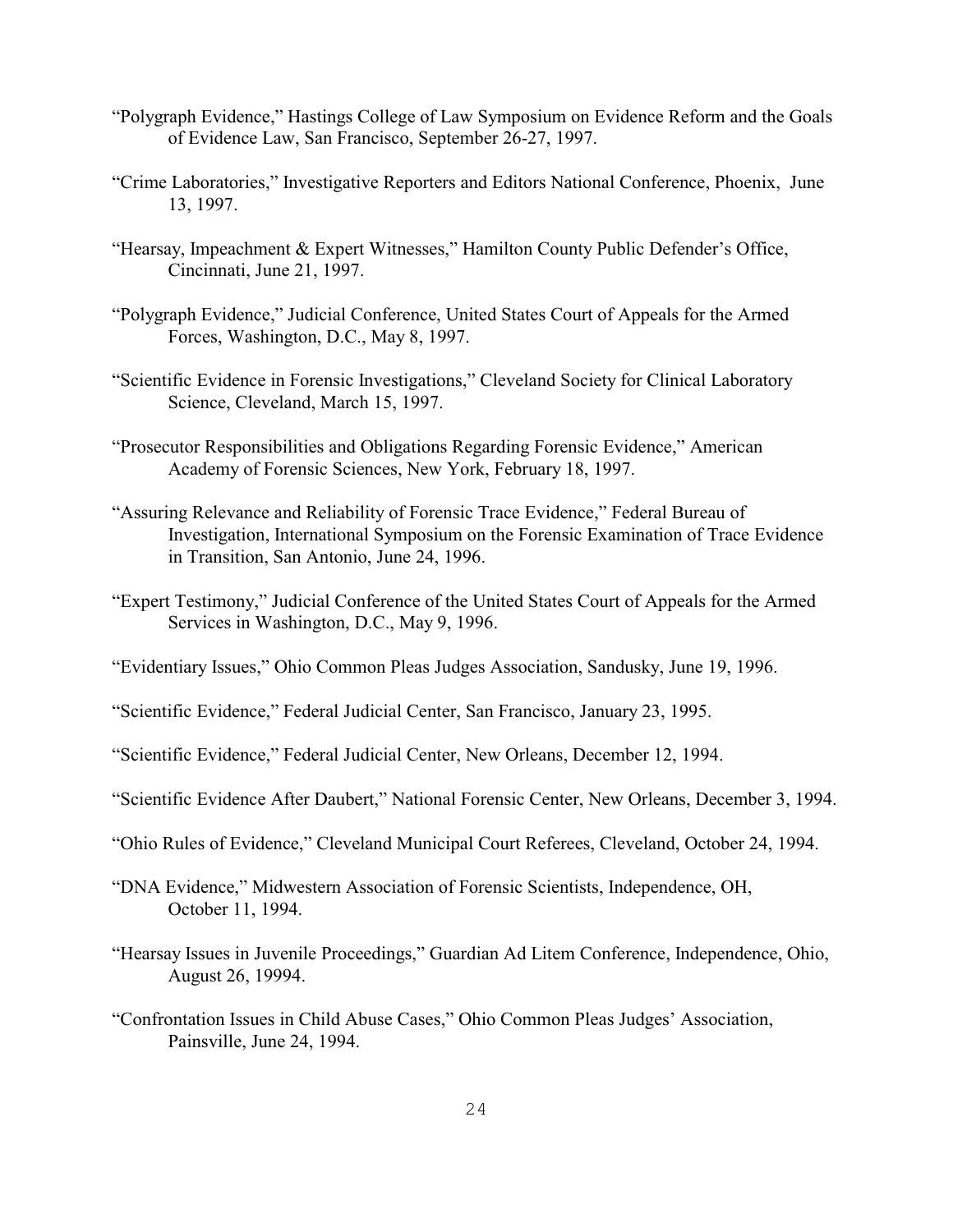- "Junk Science, Frye, and Daubert," Michigan Prosecuting Attorneys Coordinating Council, Gaylord, Michigan, April 30, 1994.
- "Trends in Evidence: Junk Science and Rule 702, The Ohio Academy of Trial Lawyers Trial Practice Seminar, Cleveland, April 29, 1994.
- "Daubert: Interpreting the Federal Rules of Evidence," Scientific Evidence Symposium, Cardozo Law School, New York City, October 25, 1993.
- "Expert Testimony and the Confrontation Clause," Sullivan Lecture Symposium, Capital University School of Law, November 11, 1992
- "Scientific Evidence in Criminal Prosecutions," 21st Kenneth J. Hodson Lecture, U.S. Army Judge Advocate General's School, Charlottesville, Va., March 26, 1992
- "Admissibility of Scientific Evidence," First National Defense Symposium on DNA, Washington, D.C., March 16-17, 1990. Sponsored by National Association of Criminal Defense Lawyers.
- "Evidence Issues in Child Sexual Abuse Cases," Ohio Common Pleas Judges' Association, Quail Hollow Resort, June 21, 1990.
- "Making the Record," Ohio CLE Institute, Cleveland, April 20, 1990.
- "Hearsay Evidence," Criminal Procedure Update for Prosecutors, CWRU Center for Criminal Justice, June 15, 1990.
- "Transfer of Juveniles to Adult Criminal Courts," Cuyahoga Community College, March 23, 1990.
- "Scientific Evidence," National College of District Attorneys Forensic Medicine Course, San Antonio, September 24, 1986.
- "Scientific Evidence," National College of District Attorneys Forensic Medicine Course, Williamsburg, Va., February 23, 1986.
- "Evidence Rule 404," Ohio Common Pleas Judge's Association, June 28, 1984.
- "Fourth Amendment Developments," Cuyahoga County Bar Association, Criminal Law Section, January 1985.
- "Admissibility of Scientific Evidence Under the Federal Rules of Evidence," ABA Litigation Section, Symposium on Proposed Evidence Amendments, February 22, 1985, Georgetown University, Washington, D.C.